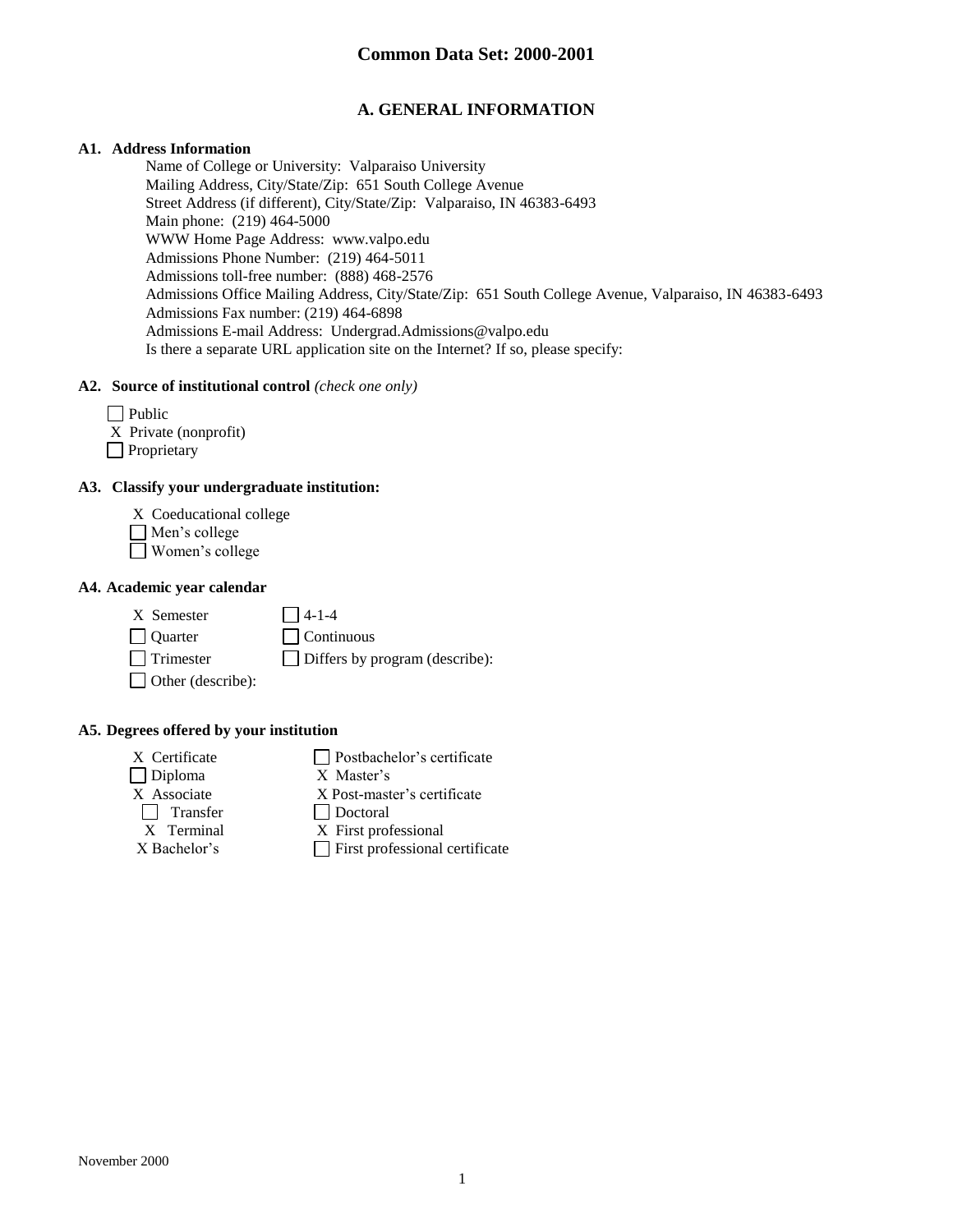### **B. ENROLLMENT AND PERSISTENCE**

**B1. Institutional Enrollment—Men and Women** Provide numbers of students to be reported on IPEDS Fall Enrollment Survey 2000 as of the institution's official fall reporting date or as of October 15, 2000. **Refer to IPEDS EF-1 Part A or IPEDS EF-2 Part A (undergraduates only) survey.**

|                                                        | <b>FULL-TIME</b> |                 | <b>PART-TIME</b> |                 |                 |                    |
|--------------------------------------------------------|------------------|-----------------|------------------|-----------------|-----------------|--------------------|
|                                                        | Men              | Women           | <b>IPEDS</b>     | Men<br>Women    |                 | <b>IPEDS</b>       |
|                                                        | (IPEDS col. 15)  | (IPEDS col. 16) | line             | (IPEDS col. 15) | (IPEDS col. 16) | line               |
| Undergraduates                                         |                  |                 |                  |                 |                 |                    |
| Degree-seeking, first-time<br>freshmen                 | 322              | 397             | line 1           | 11              | 13              | line 15            |
| Other first-year, degree-<br>seeking                   | 11               | 11              | line 2           | $\overline{4}$  | 9               | line $16$          |
| All other degree-seeking                               | 961              | 1051            | lines<br>$3-6$   | 54              | 118             | lines<br>$17 - 20$ |
| Total degree-seeking                                   | 1294             | 1459            |                  | 69              | 140             |                    |
| All other undergraduates<br>enrolled in credit courses | 10               | $\overline{2}$  | line 7           | 5               | $\overline{0}$  | line 21            |
| Total undergraduates                                   | 1304             | 1461            | line 8           | 74              | 140             | line 22            |
| <b>First-professional</b>                              |                  |                 |                  |                 |                 |                    |
| First-time, first-professional<br>students             | 80               | 47              | line 9           | 10              | $\overline{4}$  | line 23            |
| All other first-professionals                          | 125              | 135             | line 10          | 26              | 15              | line 24            |
| Total first-professional                               | 205              | 182             |                  | 36              | 19              |                    |
| <b>Graduate</b>                                        |                  |                 |                  |                 |                 |                    |
| Degree-seeking, first-time                             | 6                | 13              | line 11          | 5               | 8               | line 25            |
| All other degree-seeking                               | $\overline{7}$   | 31              | line 12          | 23              | 62              | line 26            |
| All other graduates enrolled<br>in credit courses      | $\mathbf{1}$     | $\overline{0}$  | line 13          | 8               | 29              | line 27            |
| Total graduate                                         | 14               | 44              |                  | 36              | 99              |                    |

Total all undergraduates (IPEDS sum of lines 8 and 22, cols. 15 and 16): 2979\_\_\_\_

Total all graduate and professional students (IPEDS sum of lines 14 and 28, cols. 15 and 16): \_\_\_\_\_635\_\_\_\_\_\_\_\_

GRAND TOTAL ALL STUDENTS (IPEDS line 29, sum of cols. 15 and 16): \_\_\_\_\_\_\_3615\_\_\_\_\_

(Total undergraduate headcount = 2984. 2979 reflects 4 SAGE students and 1 student taking only 1 non-credit course. Visiting law student and LLM students were included in graduate numbers since they are not first-professional students.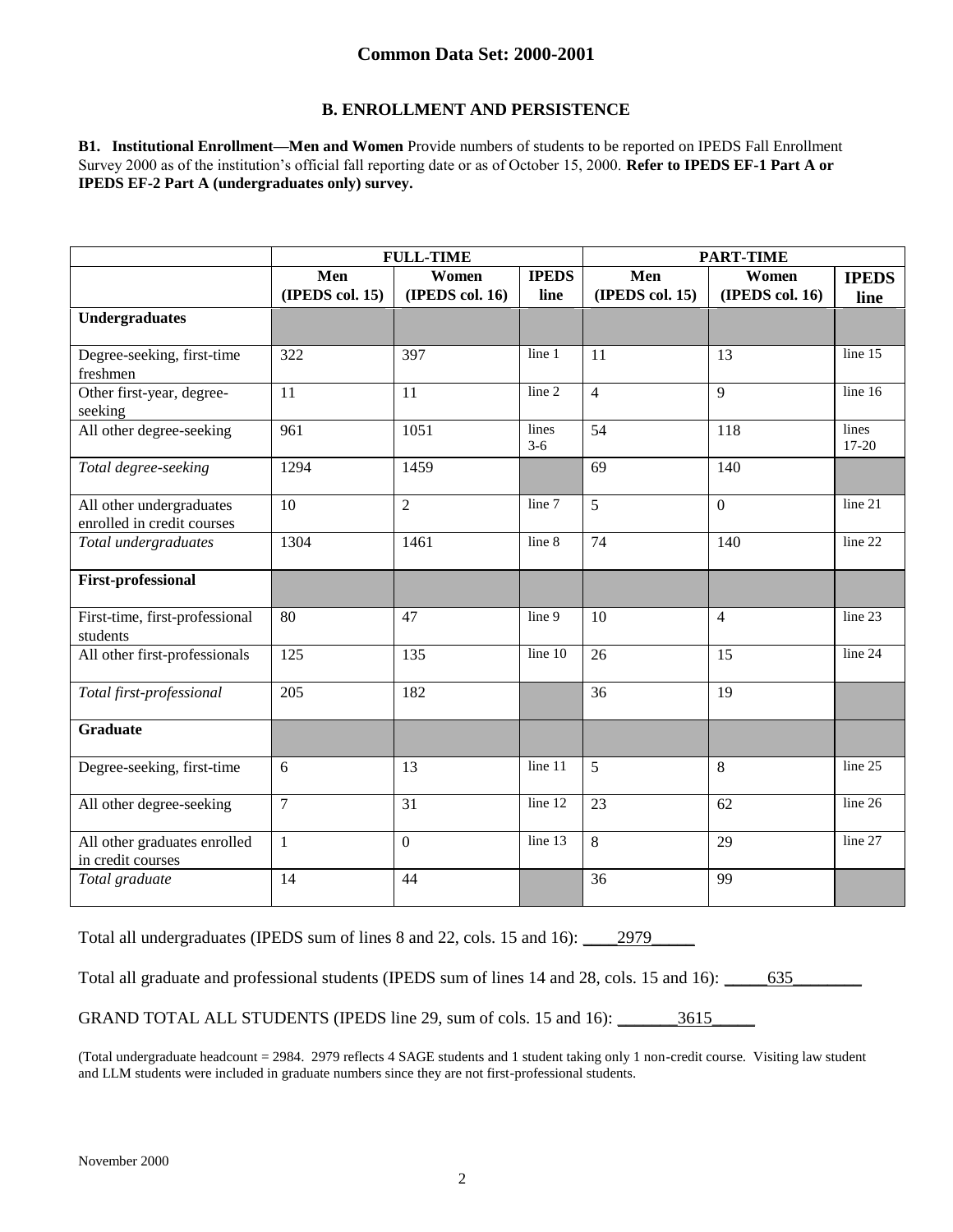**B2. Enrollment by Racial/Ethnic Category.** Provide numbers of **degree-seeking** undergraduate students reported on IPEDS Fall Enrollment Survey 2000 as of the institution's official fall reporting date or as of October 15, 2000. **Refer to IPEDS EF-1 Part A or IPEDS EF-2 Part A surveys based on column and line numbers in grid for totals.**

|                                                                                | Degree-seeking<br>first-time first year | Degree-seeking<br>undergraduates                      |
|--------------------------------------------------------------------------------|-----------------------------------------|-------------------------------------------------------|
|                                                                                | <b>IPEDS</b><br>sum of lines 1 and 15   | <b>IPEDS</b><br>sum of lines 1-6 and<br>lines $15-20$ |
| <b>Nonresident aliens</b>                                                      | 12                                      | 80                                                    |
| <b>IPEDS</b> cols. 1-2<br><b>Black, non-Hispanic</b><br><b>IPEDS</b> cols. 3-4 | 27                                      | 98                                                    |
| American Indian or Alaskan Native<br><b>IPEDS</b> cols. 5-6                    | $\overline{2}$                          | 11                                                    |
| Asian or Pacific Islander<br><b>IPEDS</b> cols. 7-8                            | 18                                      | 67                                                    |
| <b>Hispanic</b><br><b>IPEDS</b> cols. 9-10                                     | 20                                      | 66                                                    |
| White, non-Hispanic<br><b>IPEDS</b> cols. 11-12                                | 641                                     | 2556                                                  |
| Race/ethnicity unknown<br>IPEDS cols. 13-14                                    | 23                                      | 84                                                    |
| <b>Total</b><br><b>IPEDS</b> cols. 15-16                                       | 743                                     | 2962                                                  |

### **Persistence**

### **B3. Number of degrees awarded by your institution from July 1, 1999, to June 30, 2000.**

| Certificate/diploma             |     |
|---------------------------------|-----|
| Associate degrees               |     |
| Bachelor's degrees              |     |
| Postbachelor's certificates     |     |
| Master's degrees                | 54  |
| Post-master's certificates      | 10  |
| Doctoral degrees                |     |
| First professional degrees      | 117 |
| First professional certificates |     |
|                                 |     |

### **Graduation Rates**

The information in this section comes from the IPEDS Graduation Rate Survey (GRS). For complete instructions and definitions of data elements, see the IPEDS GRS instructions and glossary.

### **For Bachelor's or Equivalent Programs**

Report for the cohort of full-time first-time bachelor's (or equivalent) degree-seeking undergraduate students who entered in fall 1994. Include in the cohort those who entered your institution during the summer term preceding fall 1994.

**B4.** Initial 1994 cohort of first-time, full-time bachelor's (or equivalent) degree-seeking undergraduate students; total all students: 484

(IPEDS GRS, Section II, Part A, line 10, sum of columns 15 and 16)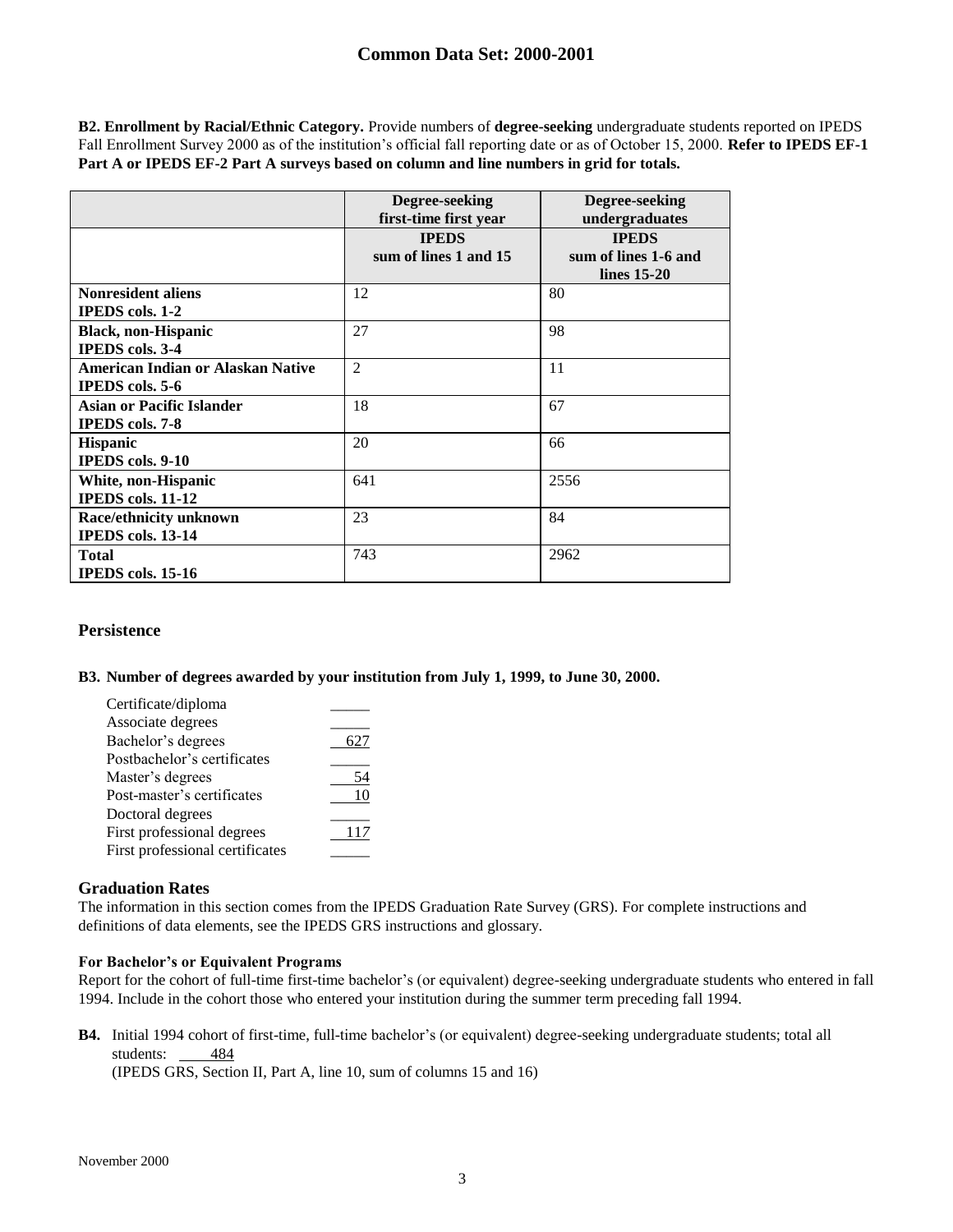- **B5.** Of the initial 1994 cohort, how many did not persist and did not graduate for the following reasons: deceased, permanently disabled, armed forces, foreign aid service of the federal government, or official church missions; total allowable exclusions: Not Available (IPEDS GRS, Section II, Part C, line 45, sum of columns 15 and 16)
- **B6.** Final 1994 cohort, after adjusting for allowable exclusions: 484 (Subtract question B5 from question B4)
- **B7.** Of the initial 1994 cohort, how many completed the program in four years or less (by August 31, 1998): **260** (IPEDS GRS, Section II, Part A, line 19, sum of columns 15 and 16)
- **B8**. Of the initial 1994 cohort, how many completed the program in more than four years but in five years or less (after August 31, 1998 and by August 31, 1999) 85 (IPEDS GRS, Section II, Part A, line 20, sum of columns 15 and 16)
- **B9.** Of the initial 1994 cohort, how many completed the program in more than five years but in six years or less (after August 31, 1999 and by August 31, 2000): 8
- (IPEDS GRS, Section II, Part A, line 21, sum of columns 15 and 16)
- **B10**. Total graduating within six years (sum of questions B7, B8, and B9): 353 (IPEDS GRS, Section II, Part A, line 18, sum of columns 15 and 16)
- **B11.** Six-year graduation rate for 1994 cohort (question B10 divided by question B6): 72.9 %

#### **For Two-Year Institutions:**

The information in this section comes from the IPEDS Graduation Rate Survey (IPEDS GRS-2). For complete instructions and definitions of data elements, see the IPEDS GRS-2 instructions and glossary.

| <b>B12.</b> Initial 1996 cohort, total of first-time, full-time degree/certificate-seeking students: |
|------------------------------------------------------------------------------------------------------|
| (IPEDS GRS-2, Section III, line 10, sum of columns $15$ and $16$ )                                   |

- **B13.** Of the initial 1996 cohort, how many did not persist and did not graduate for the following reasons: deceased, permanently disabled, armed forces, foreign aid service of the federal government, or official church missions); total allowable exclusions: (IPEDS GRS-2, Section III, line 45, sum of columns 15 and 16)
- **B14.** Final 1996 cohort, after adjusting for allowable exclusions\_\_\_\_\_\_\_\_\_\_\_\_\_\_\_\_\_\_\_ (Subtract question B13 from question B12)

| <b>B15.</b> Completers of programs of less than two years duration (total): |  |
|-----------------------------------------------------------------------------|--|
| (IPEDS GRS-2, Section III, line 11, sum of columns 15 and 16)               |  |

- **B16.** Completers of programs of less than two years within 150 percent of normal time: (IPEDS GRS-2, Section III, line 11A, sum of columns 15 and 16)
- **B17.** Completers of programs of at least two but less than four years (total): (IPEDS GRS-2, Section III, line 12, sum of columns 15 and 16)
- **B18.** Completers of programs of at least two but less than four-years within 150 percent of normal time: (IPEDS GRS-2, Section III, line 12A, sum of columns 15 and 16)
- **B19.** Total transfers-out (within three years) to other institutions: (IPEDS GRS-2, Section III, line 30, sum of columns 15 and 16)
- **B20.** Total transfers to two-year institutions: (IPEDS GRS-2, Section III, line 32, sum of columns 15 and 16)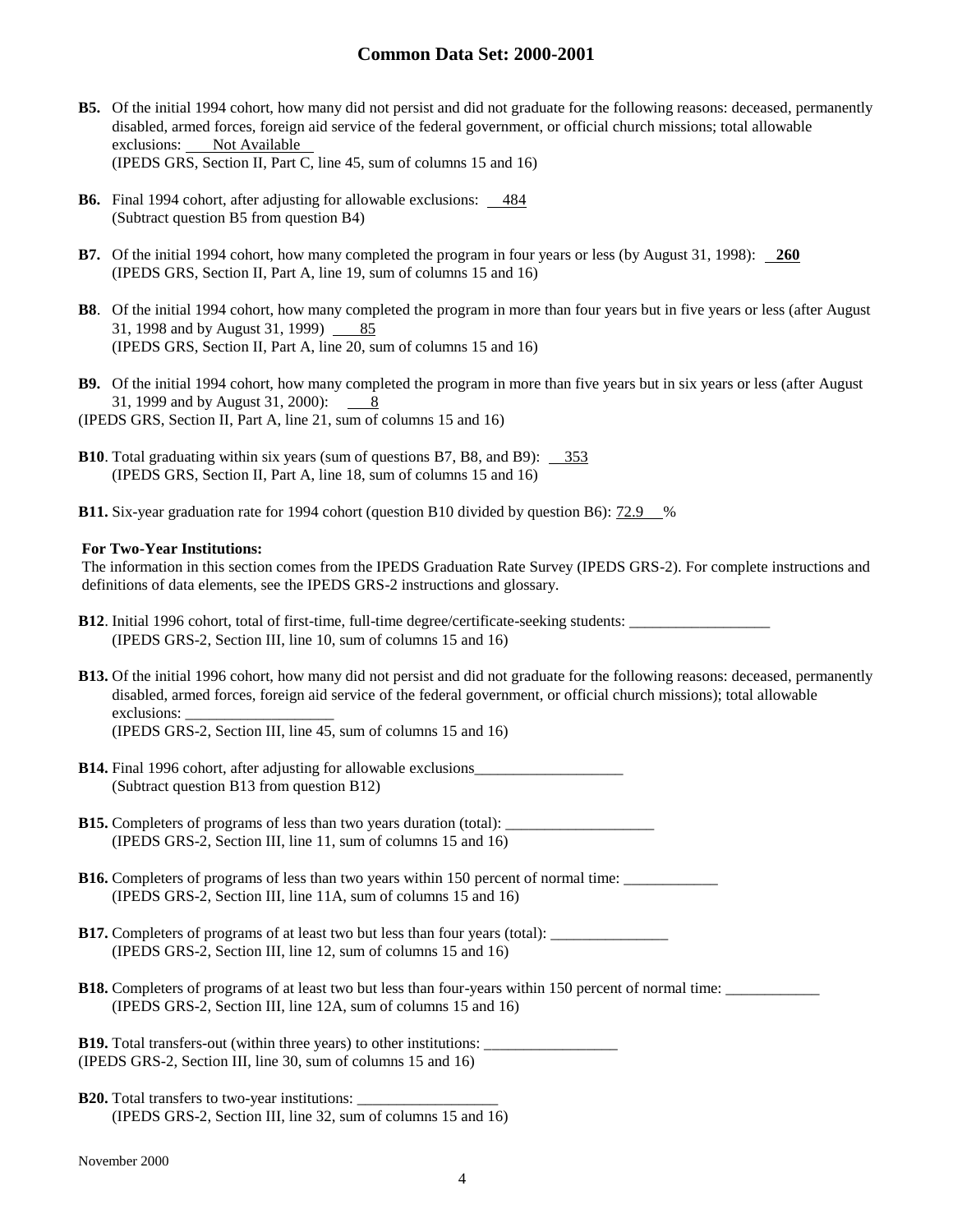**B21.** Total transfers to four-year institutions: (IPEDS GRS-2, Section III, line 33, sum of columns 15 and 16)

#### **Retention Rates**

Report for the cohort of all full-time, first-time bachelor's (or equivalent) degree-seeking undergraduate students who entered in fall 1999 (or the preceding summer term). The initial cohort may be adjusted for students who departed for the following reasons: deceased, permanently disabled, armed forces, foreign aid service of the federal government or official church missions. No other adjustments to the initial cohort should be made.

**B22.** For the cohort of all full-time bachelor's (or equivalent) degree-seeking undergraduate students who entered your institution as freshmen in fall 1999 (or the preceding summer term), what percentage was enrolled at your institution as of the date your institution calculates its official enrollment in fall  $2000?$  82.5 %

### **C. FIRST-TIME, FIRST-YEAR (FRESHMAN) ADMISSION**

### **Applications**

**C1. First-time, first-year (freshman) students:** Provide the number of degree-seeking students who applied, were admitted, and enrolled (full- or part-time) in fall 2000. Include early decision, early action, and students who began studies during summer in this cohort. Applicants include all students who fulfilled the requirements for consideration for admission (including payment or waiving of the application fee, if any) and who have been notified of one of the following actions: admission, nonadmission, placement on waiting list, or application withdrawn (by applicant or institution). Admitted applicants should include wait-listed students who were subsequently offered admission.

| Total men applied<br>Total women applied |      |
|------------------------------------------|------|
| Total men admitted                       | 1480 |
| Total women admitted                     | 1631 |

| Total full-time, first-time, first-year (freshman) men enrolled   | <u>322</u> |
|-------------------------------------------------------------------|------------|
| Total part-time, first-time, first-year (freshman) men enrolled   | <u>_11</u> |
| Total full-time, first-time, first-year (freshman) women enrolled | 397        |

Total part-time, first-time, first-year (freshman) women enrolled 13

#### **C2. Freshman wait-listed students (students who met admission requirements but whose final admission was contingent on space availability)**

| Do you have a policy of placing students on a waiting list? Yes: $\frac{1}{1}$ No: $\frac{1}{1}$ No: |  |
|------------------------------------------------------------------------------------------------------|--|
| If yes, please answer the questions below for fall 2000 admissions:                                  |  |

#### **Admission Requirements**

#### **C3. High school completion requirement**

Check the appropriate box to identify your high school completion requirement for degree-seeking entering students:

- X High school diploma is required and GED is accepted
- $\Box$  High school diploma is required and GED is not accepted
- High school diploma or equivalent is not required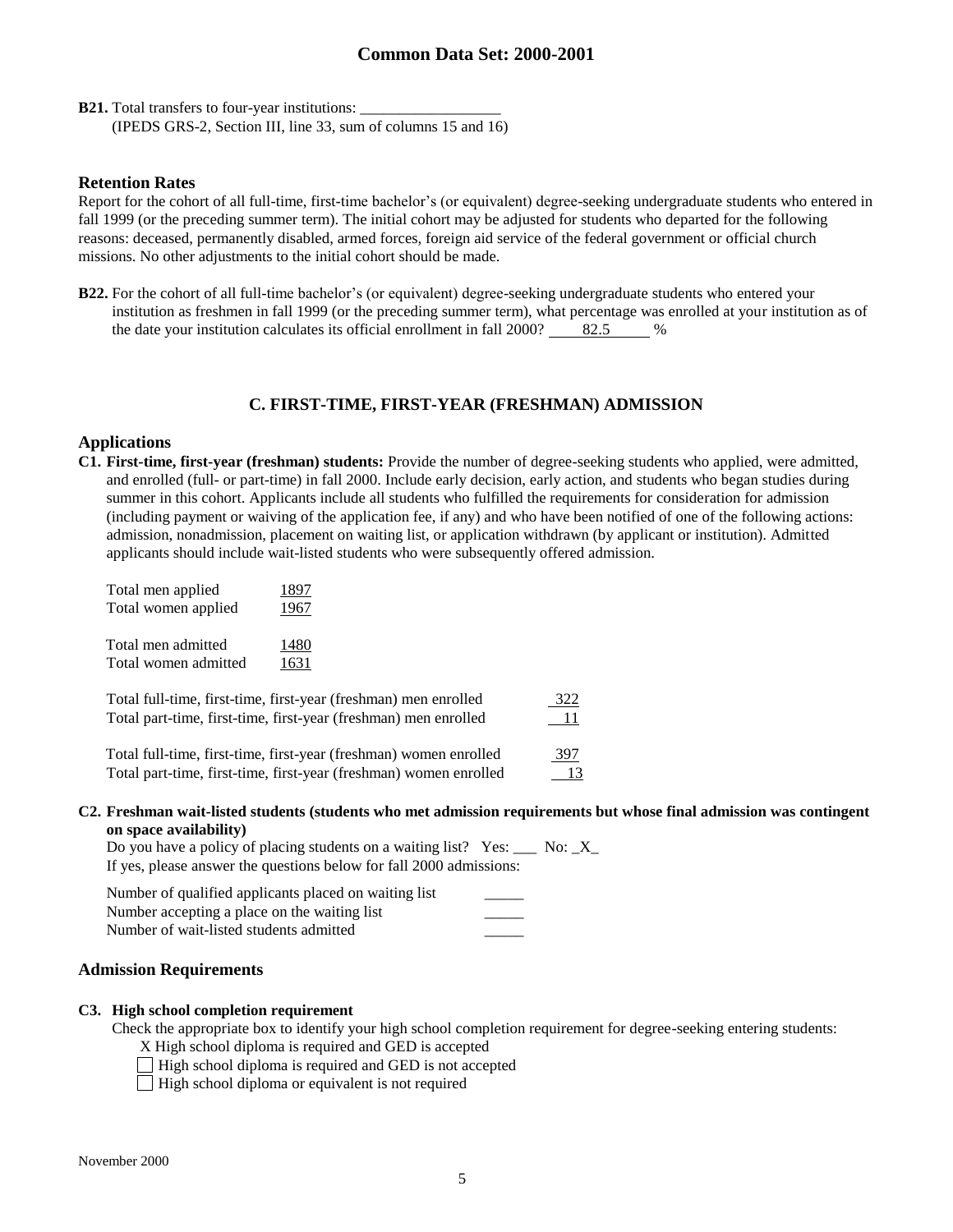#### **C4. Does your institution require or recommend a general college-preparatory program for degree-seeking students?**

- Required
- X Recommended
- Neither required nor recommended
- **C5. Distribution of high school units required and/or recommended.** Specify the distribution of academic high school course units required and/or recommended of all or most degree-seeking students using Carnegie units (one unit equals one year of study or its equivalent). If you use a different system for calculating units, please convert.

|                                  | Units required | Units recommended |
|----------------------------------|----------------|-------------------|
| Total academic units             |                |                   |
| English                          | 4              | 4                 |
| <b>Mathematics</b>               | $3-4$          | 4                 |
| Science                          | $2 - 3$        | 3                 |
| Of these, units that must be lab | $2 - 3$        | 3                 |
| Foreign language                 | 2              | $2 - 3$           |
| Social studies                   | 3              | 3                 |
| History                          |                |                   |
| Academic electives               | 3              | 3                 |
| Other ( <i>specify</i> )         |                |                   |

### **Basis for Selection**

**C6.** Do you have an open admission policy, under which virtually all secondary school graduates or students with GED equivalency diplomas are admitted without regard to academic record, test scores, or other qualifications? If so, check which applies:

Open admission policy as described above for all students\_\_\_

Open admission policy as described above for most students, but selective admission for out-of-state students\_\_\_ selective admission to some programs\_\_\_ other (explain) \_

#### **C7. Relative importance of each of the following academic and nonacademic factors in your first-time, first- year, degree-seeking (freshman) admission decisions.**

|                          | Very important | Important | <b>Considered</b> | <b>Not Considered</b> |
|--------------------------|----------------|-----------|-------------------|-----------------------|
| Academic                 |                |           |                   |                       |
| Secondary school record  | $\Lambda$      |           |                   |                       |
| Class rank               |                | Х         |                   |                       |
| Recommendation(s)        |                |           | X                 |                       |
| Standardized test scores |                | X         |                   |                       |
| Essay                    |                |           | Λ                 |                       |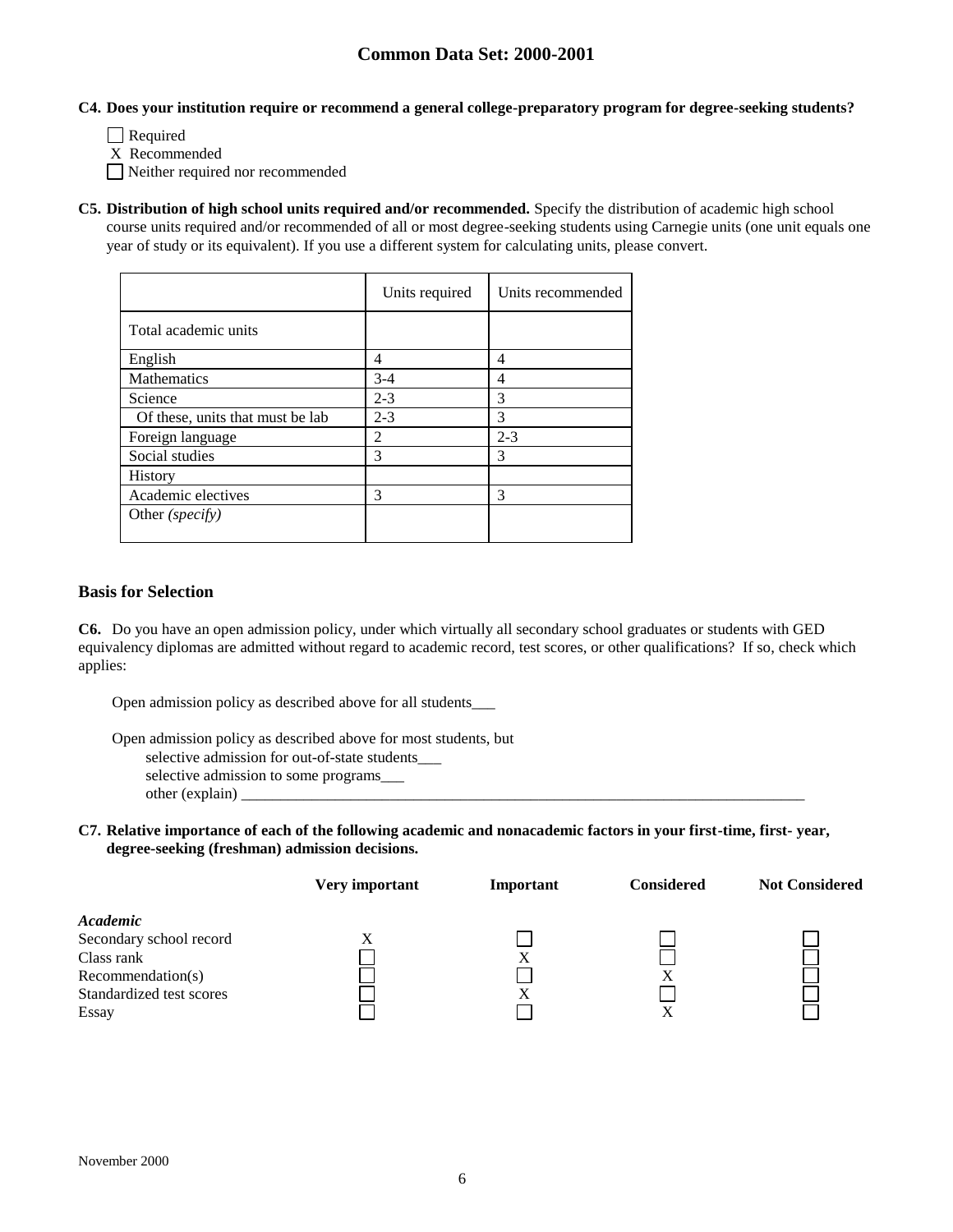|                                  | Very important | Important | <b>Considered</b> | <b>Not Considered</b> |
|----------------------------------|----------------|-----------|-------------------|-----------------------|
| <i>Nonacademic</i>               |                |           |                   |                       |
| Interview                        |                |           | X                 |                       |
| Extracurricular activities       |                | X         |                   |                       |
| Talent/ability                   |                | Χ         |                   |                       |
| Character/personal qualities     |                |           | Х                 |                       |
| Alumni/ae relation               |                |           | X                 |                       |
| Geographical residence           |                |           |                   | X                     |
| State residency                  |                |           |                   | X                     |
| Religious affiliation/commitment |                |           | X                 |                       |
| Minority status                  |                |           | X                 |                       |
| Volunteer work                   |                |           | X                 |                       |
| Work experience                  |                |           |                   | Х                     |

# **SAT and ACT Policies**

#### **C8. Entrance exams**

A. Does your institution make use of SAT I, SAT II, or ACT scores in admission decisions for first-time, first-year, degreeseeking applicants?  $X Yes \tN$ o

If yes, place check marks in the appropriate boxes below to reflect your institution's policies for use in admission.

**ADMISSION**

|                                                                                                                                                                                                                                                               |                |                                  | <b>ADMINDIUM</b>   |                      |          |
|---------------------------------------------------------------------------------------------------------------------------------------------------------------------------------------------------------------------------------------------------------------|----------------|----------------------------------|--------------------|----------------------|----------|
|                                                                                                                                                                                                                                                               | Require        | <b>Recommend</b>                 | <b>Require for</b> | <b>Considered if</b> | Not used |
|                                                                                                                                                                                                                                                               |                |                                  | some               | submitted            |          |
| <b>SATI</b>                                                                                                                                                                                                                                                   |                |                                  |                    |                      |          |
| <b>ACT</b>                                                                                                                                                                                                                                                    |                |                                  |                    |                      |          |
| SAT I or ACT (no preference)                                                                                                                                                                                                                                  | X              |                                  |                    |                      |          |
| SAT I or ACT--SAT I preferred                                                                                                                                                                                                                                 |                |                                  |                    |                      |          |
| SAT I or ACT--ACT preferred                                                                                                                                                                                                                                   |                |                                  |                    |                      |          |
| SAT I and SAT II                                                                                                                                                                                                                                              |                |                                  |                    |                      |          |
| SAT I and SAT II or ACT                                                                                                                                                                                                                                       |                |                                  |                    |                      |          |
| SAT II                                                                                                                                                                                                                                                        |                |                                  |                    |                      |          |
| In addition, does your institution use applicants' test scores for placement or counseling?<br>Placement<br>Counseling<br>B: Does your institution use the SAT I or II or the ACT for <b>placement only</b> ? If so, please mark the appropriate boxes below: | Yes<br>Yes     | X No<br>X No<br><b>PLACEMENT</b> |                    |                      |          |
|                                                                                                                                                                                                                                                               | <b>Require</b> | Recommend                        | <b>Require for</b> |                      |          |
|                                                                                                                                                                                                                                                               |                |                                  | some               |                      |          |
| SAT I                                                                                                                                                                                                                                                         |                |                                  |                    |                      |          |
| <b>SAT II</b>                                                                                                                                                                                                                                                 |                |                                  |                    |                      |          |
| <b>ACT</b>                                                                                                                                                                                                                                                    |                |                                  |                    |                      |          |
| SAT I or ACT                                                                                                                                                                                                                                                  |                |                                  |                    |                      |          |

C. Latest date by which SAT I or ACT scores must be received for fall-term admission August 15

Latest date by which SAT II scores must be received for fall-term admission August 15

\_\_\_\_\_\_\_\_\_\_\_\_\_\_\_\_\_\_\_\_\_\_\_\_\_\_\_\_\_\_\_\_\_\_\_\_\_\_\_\_\_\_\_\_\_\_\_\_\_\_\_\_\_\_\_\_\_\_\_\_

D. If necessary, use this space to clarify your test policies (e.g., if tests are recommended for some students, or if tests are not required of some students):\_ACT or SAT required for all first-time, first-year degree seeking students.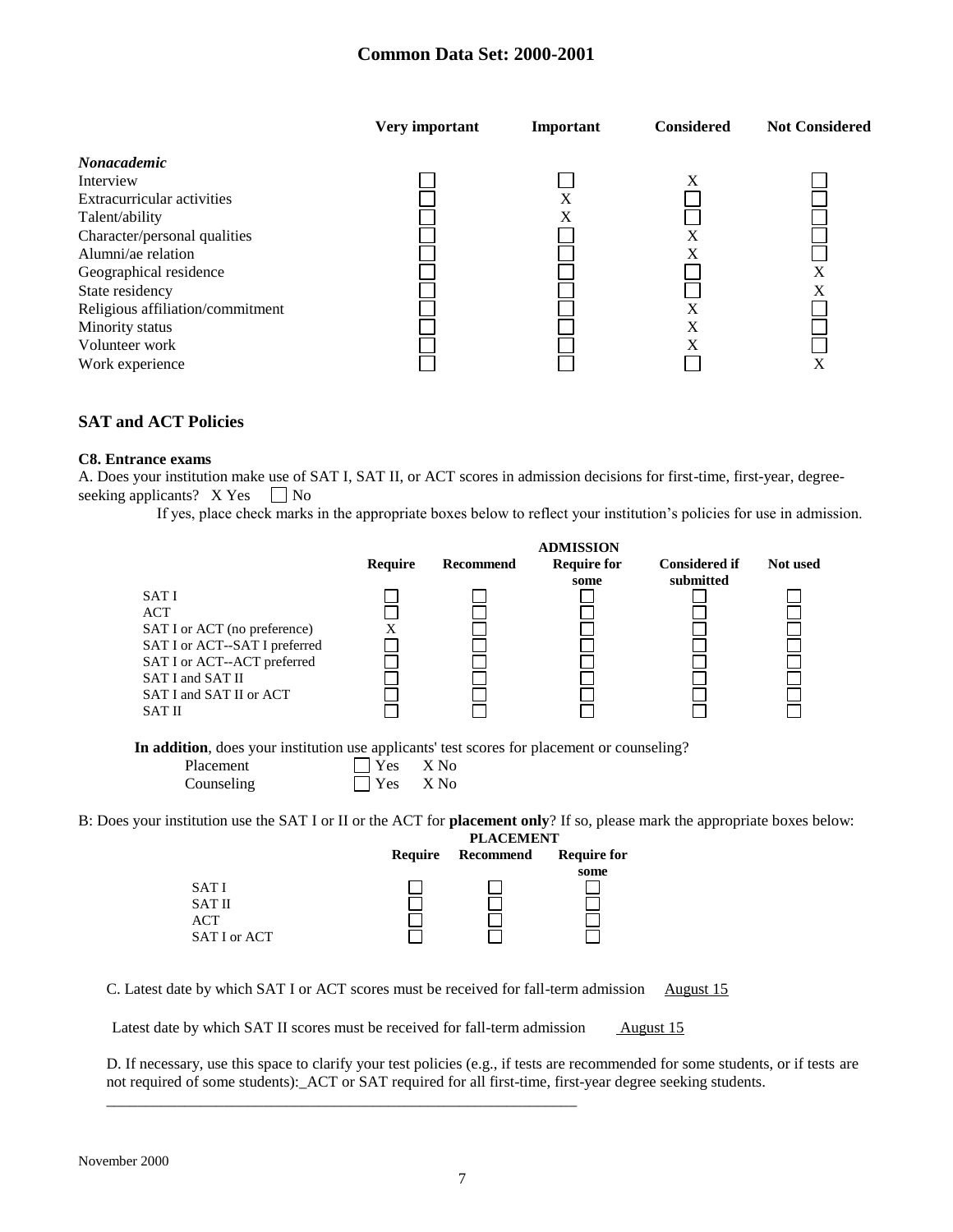# **Freshman Profile**

Provide percentages for **ALL enrolled degree-seeking full-time and part-time, first-time, first-year (freshman) students**  enrolled in fall 2000, including students who began studies during summer, international students/nonresident aliens, and students admitted under special arrangements.

**C9. Percent and number of first-time, first-year (freshman) students enrolled in fall 2000 who submitted national standardized (SAT/ACT) test scores.** Include information for **ALL enrolled, first-time, first-year (freshman) degreeseeking students who submitted test scores**. Do not include partial test scores (e.g., mathematics scores but not verbal for a category of students) or combine other standardized test results (such as TOEFL) in this item. SAT scores should be recentered scores. The 25th percentile is the score that 25 percent scored at or below; the 75th percentile score is the one that 25 percent scored at or above.

| Percent submitting SAT scores | - 50 | Number submitting SAT scores | 264   |
|-------------------------------|------|------------------------------|-------|
| Percent submitting ACT scores | - 65 | Number submitting ACT scores | - 441 |

| Number submitting SAT scores | 264 |
|------------------------------|-----|
| Number submitting ACT scores | 441 |

|                      | 25th percentile | 75th percentile |
|----------------------|-----------------|-----------------|
| <b>SAT I Verbal</b>  | 540             |                 |
| <b>SAT I Math</b>    | 530             |                 |
| <b>ACT</b> Composite | 24              |                 |
| <b>ACT</b> English   |                 |                 |
| ACT Math             |                 |                 |

Percent of first-time, first-year (freshman) students with scores in each range:

|         | <b>SAT I Verbal</b> | <b>SAT I Math</b> |
|---------|---------------------|-------------------|
| 700-800 | 13                  | 11                |
| 600-699 | 34                  | 40                |
| 500-599 | 43                  | 33                |
| 400-499 | 10                  | 16                |
| 300-399 | 0                   |                   |
| 200-299 |                     |                   |

|           | <b>ACT</b> Composite | <b>ACT</b> English | <b>ACT Math</b> |
|-----------|----------------------|--------------------|-----------------|
| $30-36$   | 25                   |                    |                 |
| 24-29     | 55                   |                    |                 |
| 18-23     | 20                   |                    |                 |
| $12 - 17$ |                      |                    |                 |
| $6 - 11$  |                      |                    |                 |
| below 6   |                      |                    |                 |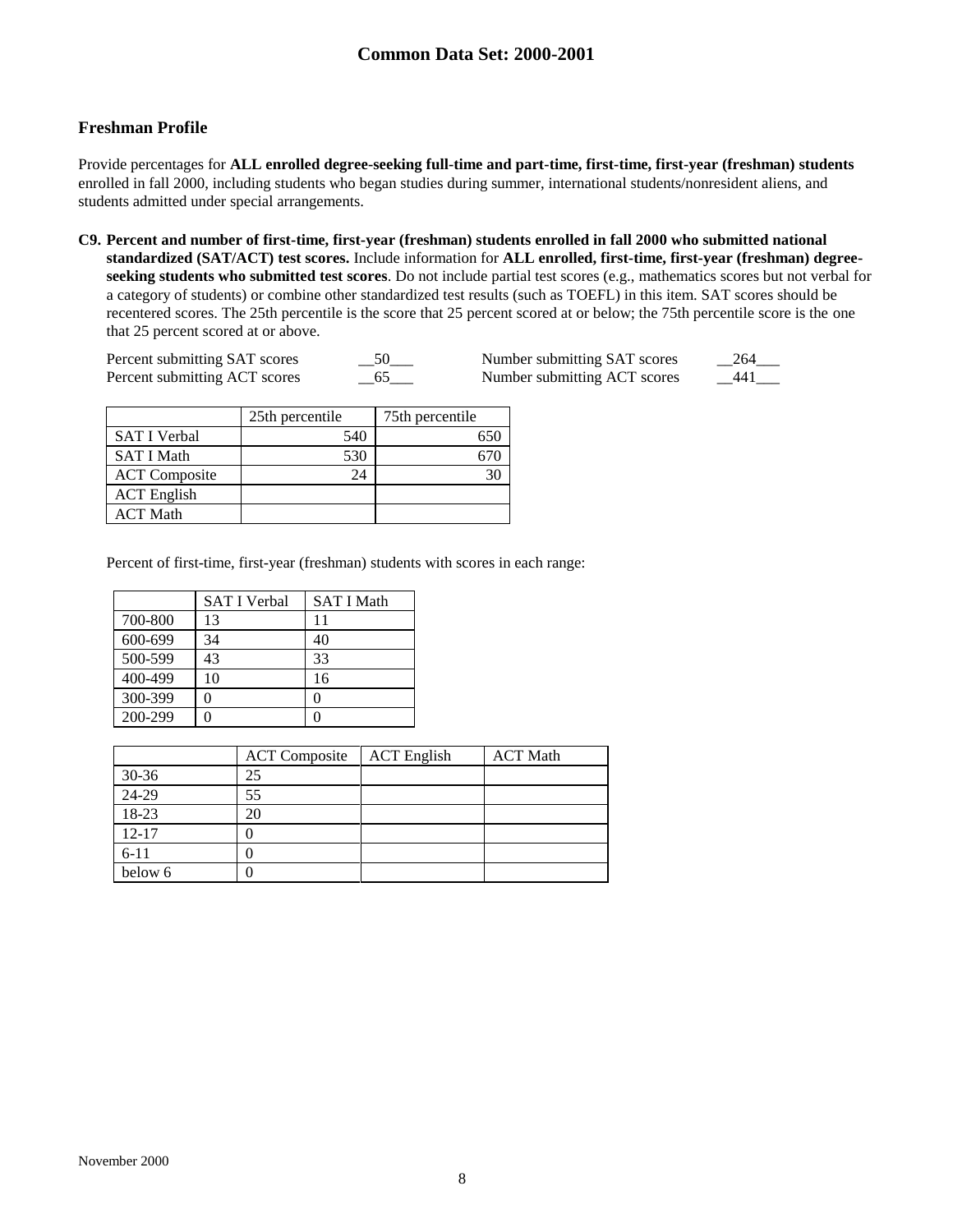**C10. Percent of all degree-seeking, first-time, first-year (freshman) students who had high school class rank within each of the following ranges (report information for those students from whom you collected high school rank information).**

| Percent in top 10th of high school graduating class       | 43       |
|-----------------------------------------------------------|----------|
| Percent in top quarter of high school graduating class    | 73       |
| Percent in top half of high school graduating class       | - 93     |
| Percent in bottom half of high school graduating class    |          |
| Percent in bottom quarter of high school graduating class | $\leq$ 1 |

Percent of total first-time, first-year (freshman) students who submitted high school class rank: \_\_91\_\_\_\_\_

**C11. Percentage of all enrolled, degree-seeking first-time, first-year (freshman) students who had high school gradepoint averages within each of the following ranges (using 4.0 scale); report information only for those students from whom you collected high school GPA.**

| Percent who had GPA of 3.0 and higher    | N/A |
|------------------------------------------|-----|
| Percent who had GPA between 2.0 and 2.99 | N/A |
| Percent who had GPA between 1.0 and 1.99 | N/A |
| Percent who had GPA below 1.0            | N/A |

#### **C12. Average high school GPA of all degree-seeking first-time, first-year (freshman) students who submitted GPA**: N/A

Percent of total first-time, first-year (freshman) students who submitted high school GPA: N/A%

### **Admission Policies**

#### **C13. Application fee**

| Does your institution have an application fee?<br>Amount of application fee \$30<br>Can it be waived for applicants with financial need? | X Yes<br>X Yes | No<br>l No |                |
|------------------------------------------------------------------------------------------------------------------------------------------|----------------|------------|----------------|
| C14. Application closing date                                                                                                            |                |            |                |
| Does your institution have an application closing date?<br>Application closing date (fall)<br>Priority date 1/15                         | Yes            | $X$ No     |                |
| C15. Are first-time, first-year students accepted for terms other than the fall? $X$ Yes $\Box$                                          |                |            | N <sub>0</sub> |

#### **C16. Notification to applicants of admission decision sent** *(fill in one only)*

On a rolling basis beginning  $(data)$   $12/1$ By (date)\_\_\_\_\_\_\_\_\_\_ Other\_\_\_\_\_\_\_\_\_\_

#### **C17. Reply policy for admitted applicants** *(fill in one only)*

Must reply by (date)\_\_\_5/1\_\_\_\_\_\_ No set date Must reply by May 1 or within \_\_\_\_\_ weeks if notified thereafter Other\_\_\_\_\_\_\_\_\_\_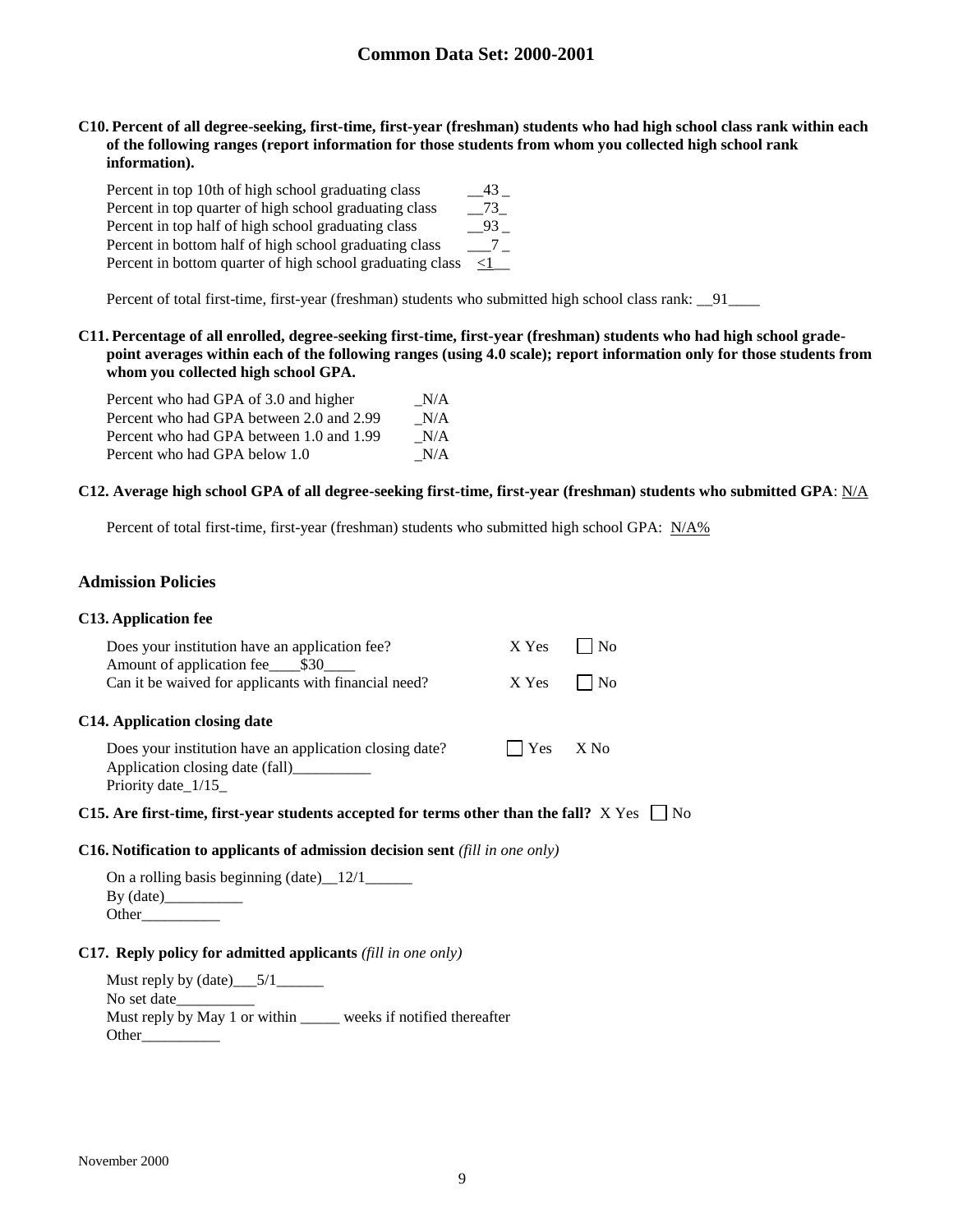**C18. Deferred admission:** Does your institution allow students to postpone enrollment after admission?  $X$  Yes  $\Box$  No

If yes, maximum period of postponement:\_\_1 year\_\_\_\_\_

**C19. Early admission of high school students:** Does your institution allow high school students to enroll as full-time, firsttime, first-year (freshman) students one year or more before high school graduation? X Yes  $\Box$  No

**C20. Common application:** Will you accept the Common Application distributed by the National Association of Secondary

| School Principals if submitted?                           | X Yes              | $\Box$ No |
|-----------------------------------------------------------|--------------------|-----------|
| If "yes," are supplemental forms required?                | $\bigcap$ Yes X No |           |
| Is your college a member of the Common Application Group? | $X$ Yes $N_0$      |           |

#### **Early Decision and Early Action Plans**

| <b>C21. Early decision:</b> Does your institution offer an early decision plan (an admission plan that permits students to apply and be |                    |  |
|-----------------------------------------------------------------------------------------------------------------------------------------|--------------------|--|
| notified of an admission decision well in advance of the regular notification date and that asks students to commit to                  |                    |  |
| attending if accepted) for first-time, first-year (freshman) applicants for fall enrollment?                                            | $\bigcap$ Yes X No |  |

If "yes," please complete the following:

First or only early decision plan closing date First or only early decision plan notification date\_\_\_\_\_\_\_\_\_

Other early decision plan closing date Other early decision plan notification date\_\_\_\_\_\_\_\_\_\_

#### **For the Fall 2000 entering class:**

Number of early decision applications received by your institution \_\_\_\_\_\_\_\_\_\_\_\_\_ Number of applicants admitted under early decision plan \_\_\_\_\_\_\_\_\_\_\_

Please provide significant details about your early decision plan: \_\_\_\_\_\_\_\_\_\_\_\_\_\_\_\_\_\_\_\_\_\_\_\_\_\_\_\_\_\_\_\_\_

**C22. Early action:** Do you have a nonbinding early action plan whereby students are notified of an admission decision well in advance of the regular notification date but do not have to commit to attending your college?

\_\_\_\_\_\_\_\_\_\_\_\_\_\_\_\_\_\_\_\_\_\_\_\_\_\_\_\_\_\_\_\_\_\_\_\_\_\_\_\_\_\_\_\_\_\_\_\_\_\_\_\_\_\_\_\_\_\_\_\_\_\_\_\_\_\_\_\_\_\_\_\_\_\_\_\_\_\_\_\_\_\_\_\_

 $X$  Yes  $\Box$  No

If "yes," please complete the following:

Early action closing date\_\_\_\_11/1\_ Early action notification date 12/1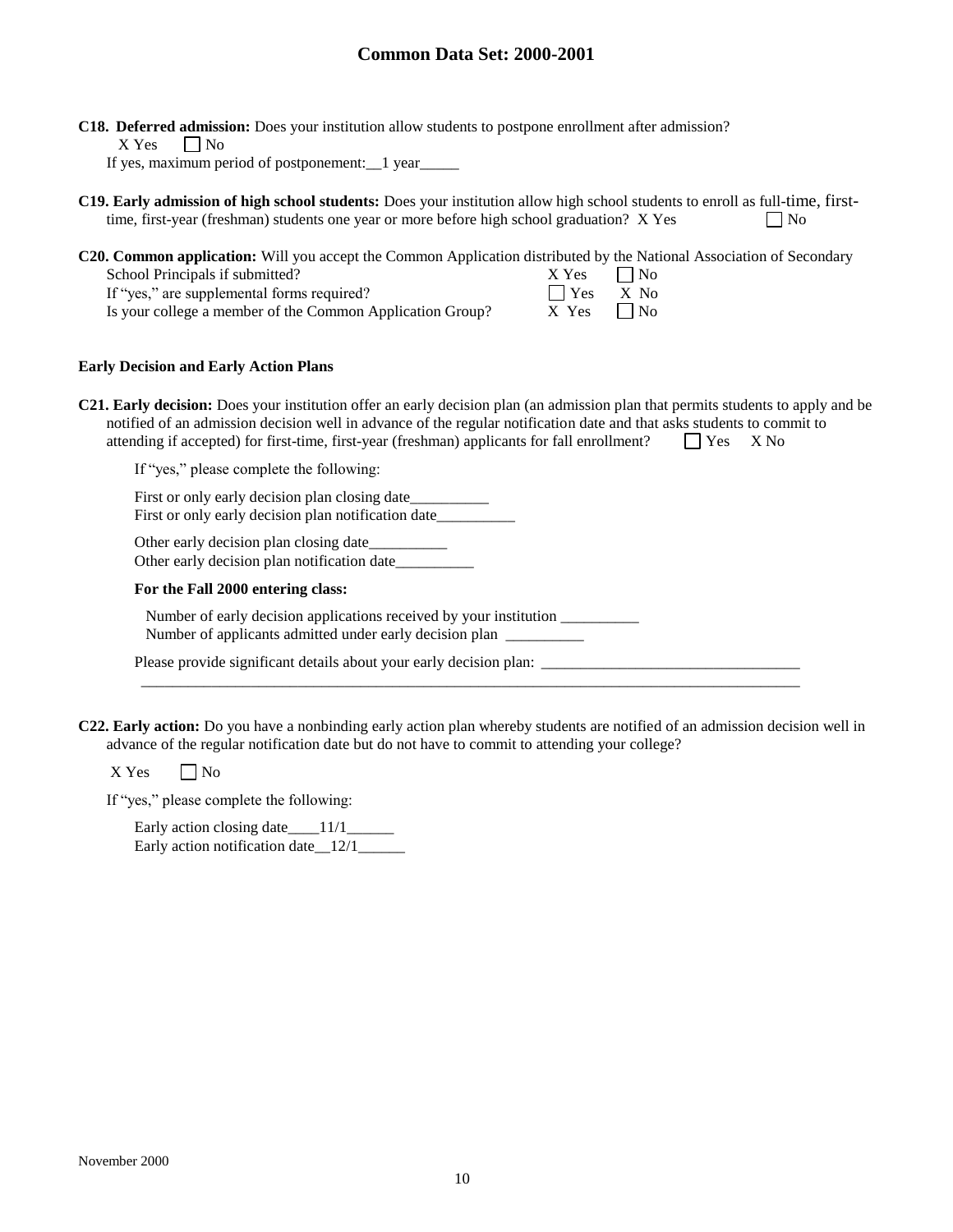# **D. TRANSFER ADMISSION**

### **Fall Applicants**

**D1.** Does your institution enroll transfer students?  $X$  Yes  $\Box$  No (If no, please skip to Section E) If yes, may transfer students earn advanced standing credit by transferring credits earned from course work completed at other colleges/universities?  $X$  Yes  $\Box$  No

**D2.** Provide the number of students who applied, were admitted, and enrolled as degree-seeking transfer students in fall 1999.

|       | Applicants | Admitted applicants | Enrolled applicants |
|-------|------------|---------------------|---------------------|
| Men   | n C        | $7\Lambda$          | 30                  |
| Women | 145        | 93                  |                     |
| Total | 265        | 67                  |                     |

### **Application for Admission**

- **D3.** Indicate terms for which transfers may enroll: X Fall Winter X Spring X Summer
- **D4.** Must a transfer applicant have a minimum number of credits completed or else must apply as an entering freshman? **T** Yes X No

If yes, what is the minimum number of credits and the unit of measure?

**D5.** Indicate all items required of transfer students to apply for admission:

|                                                         | Required of<br>all | Recommended<br>of all | Recommended<br>of some | Required of<br>some | Not required |
|---------------------------------------------------------|--------------------|-----------------------|------------------------|---------------------|--------------|
| High school transcript                                  |                    |                       |                        |                     |              |
| College transcript $(s)$                                | X                  |                       |                        |                     |              |
| Essay or personal statement                             |                    | X                     |                        |                     |              |
| Interview                                               |                    | Х                     |                        |                     |              |
| Standardized test scores                                |                    |                       |                        | Х                   |              |
| Statement of good standing<br>from prior institution(s) | X                  |                       |                        |                     | Λ            |

**D6.** If a minimum high school grade point average is required of transfer applicants, specify

(on a 4.0 scale):  $\overline{\phantom{a}}$ 

- **D7**. If a minimum college grade point average is required of transfer applicants, specify (on a 4.0 scale):  $\_\_2.0$
- **D8**. List any other application requirements specific to transfer applicants: Certain programs may require higher GPAs for transfer admission

\_\_\_\_\_\_\_\_\_\_\_\_\_\_\_\_\_\_\_\_\_\_\_\_\_\_\_\_\_\_\_\_\_\_\_\_\_\_\_\_\_\_\_\_\_\_\_\_\_\_\_\_\_\_\_\_\_\_\_\_\_\_\_\_\_\_\_\_\_\_\_\_\_\_\_\_\_\_\_\_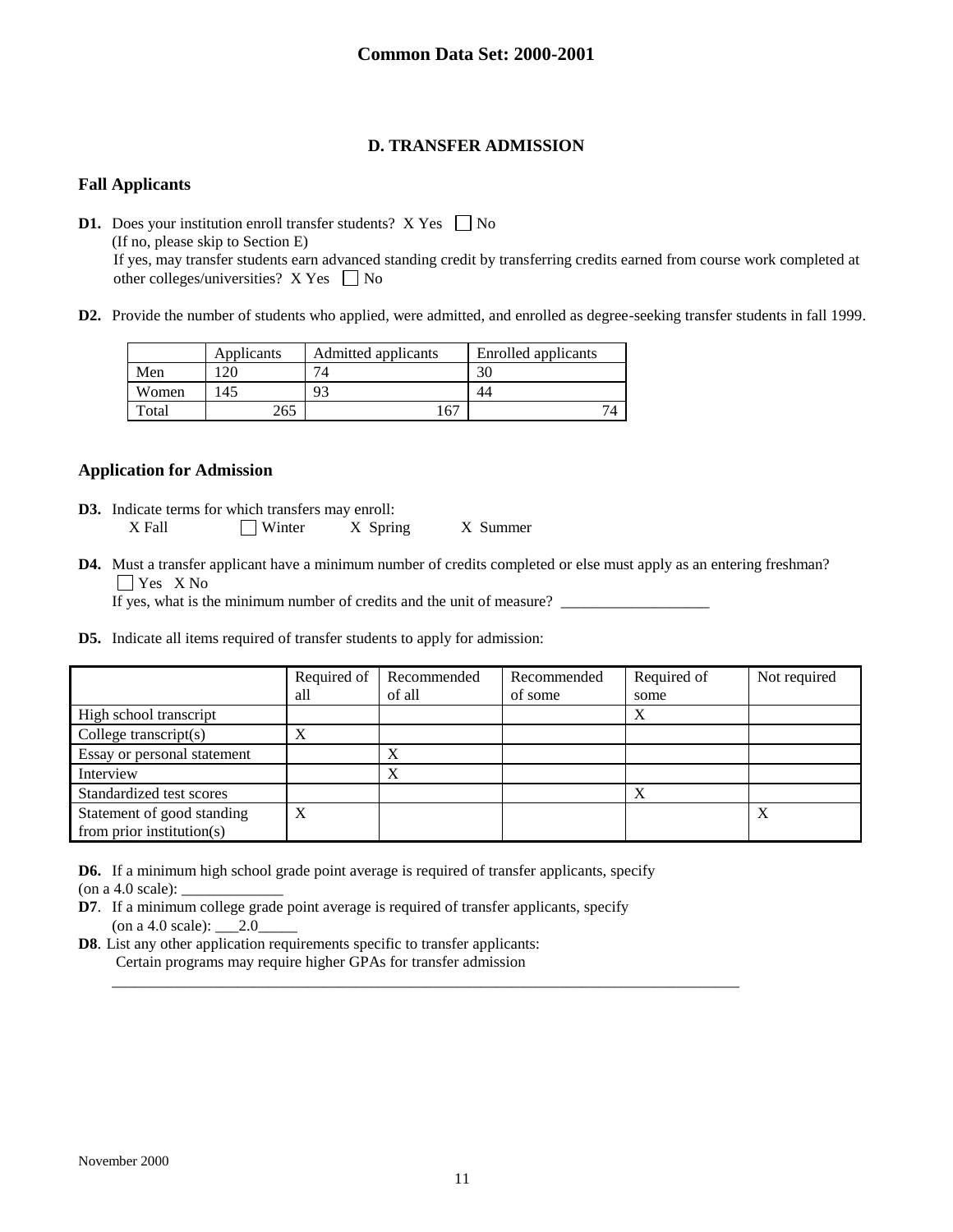**D9.** List application priority, closing, notification, and candidate reply dates for transfer students. If applications are reviewed on a continuous or rolling basis, place a check mark in the "Rolling admission" column.

|        | Priority date | Closing date | Notification date | Reply date | Rolling admission |
|--------|---------------|--------------|-------------------|------------|-------------------|
| Fall   |               |              |                   |            |                   |
| Winter |               |              |                   |            |                   |
| Spring |               |              |                   |            |                   |
| Summer |               |              |                   |            |                   |

\_\_\_\_\_\_\_\_\_\_\_\_\_\_\_\_\_\_\_\_\_\_\_\_\_\_\_\_\_\_\_\_\_\_\_\_\_\_\_\_\_\_\_\_\_\_\_\_\_\_\_\_\_\_\_\_\_\_\_\_\_\_\_\_\_\_\_\_\_\_\_\_\_\_\_\_\_\_\_\_ \_\_\_\_\_\_\_\_\_\_\_\_\_\_\_\_\_\_\_\_\_\_\_\_\_\_\_\_\_\_\_\_\_\_\_\_\_\_\_\_\_\_\_\_\_\_\_\_\_\_\_\_\_\_\_\_\_\_\_\_\_\_\_\_\_\_\_\_\_\_\_\_\_\_\_\_\_\_\_\_

**D10.** Does an open admission policy, if reported, apply to transfer students?  $\Box$  Yes X No

| <b>D11.</b> Describe additional requirements for transfer admission, if applicable: |
|-------------------------------------------------------------------------------------|
|-------------------------------------------------------------------------------------|

### **Transfer Credit Policies**

| <b>D12.</b> Report the lowest grade earned for any course that may be transferred for credit:                       |  |  |  |  |
|---------------------------------------------------------------------------------------------------------------------|--|--|--|--|
| <b>D13.</b> Maximum number of credits or courses that may be transferred from a two-year institution:               |  |  |  |  |
| Number _94 (102 Engineering) Unit type_semester credits                                                             |  |  |  |  |
| <b>D14.</b> Maximum number of credits or courses that may be transferred from a four-year institution:              |  |  |  |  |
| Number _94 (102 Engineering Unit type semester credits                                                              |  |  |  |  |
| <b>D15.</b> Minimum number of credits that transfers must complete at your institution to earn an associate degree: |  |  |  |  |
| <b>D16.</b> Minimum number of credits that transfers must complete at your institution to earn a bachelor's degree: |  |  |  |  |
| <b>D17.</b> Describe other transfer credit policies:                                                                |  |  |  |  |

\_\_\_\_\_\_\_\_\_\_\_\_\_\_\_\_\_\_\_\_\_\_\_\_\_\_\_\_\_\_\_\_\_\_\_\_\_\_\_\_\_\_\_\_\_\_\_\_\_\_\_\_\_\_\_\_\_\_\_\_\_\_\_\_\_\_\_\_\_\_\_\_\_\_\_\_\_\_\_\_ \_\_\_\_\_\_\_\_\_\_\_\_\_\_\_\_\_\_\_\_\_\_\_\_\_\_\_\_\_\_\_\_\_\_\_\_\_\_\_\_\_\_\_\_\_\_\_\_\_\_\_\_\_\_\_\_\_\_\_\_\_\_\_\_\_\_\_\_\_\_\_\_\_\_\_\_\_\_\_\_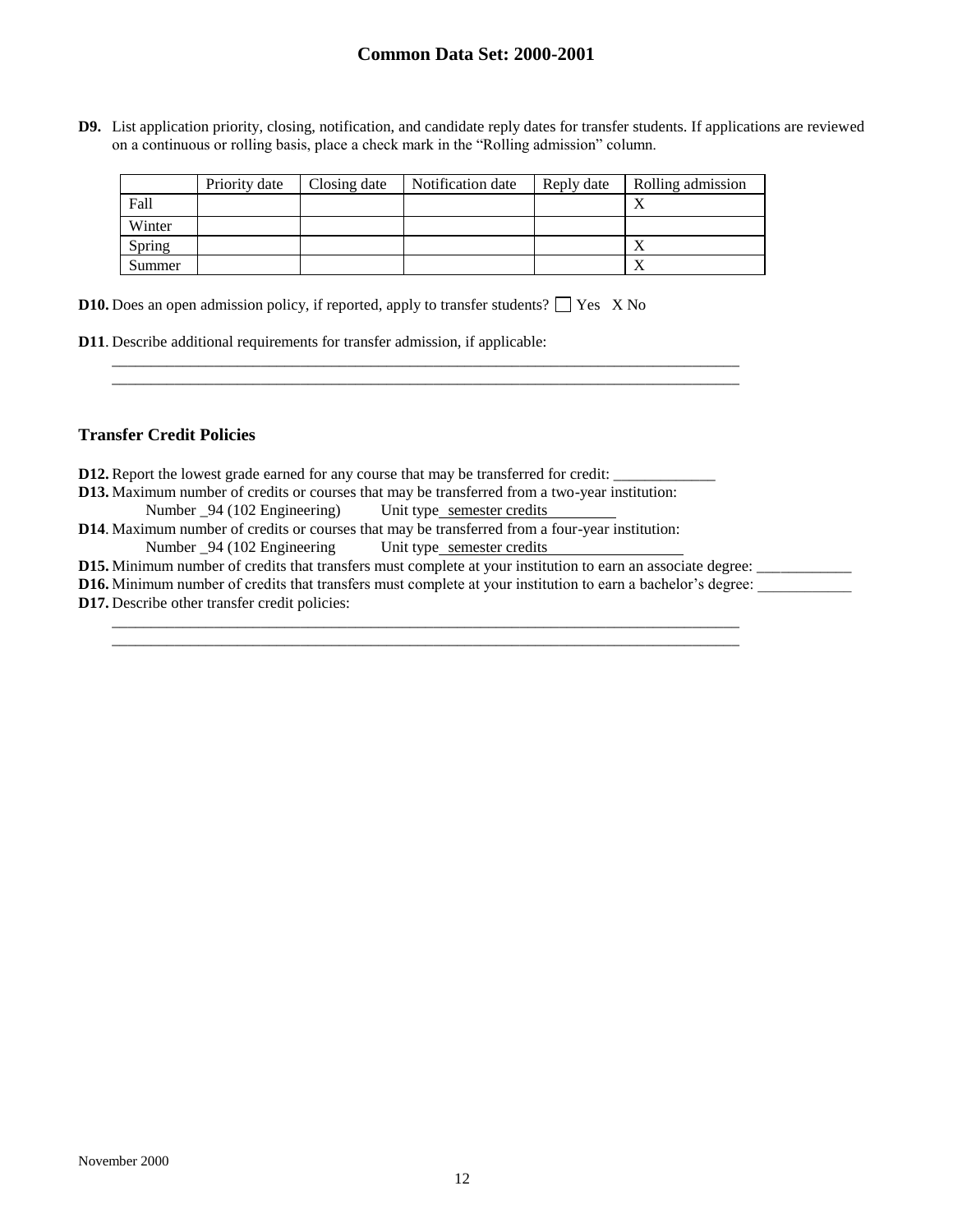### **E. ACADEMIC OFFERINGS AND POLICIES**

#### **E1. Special study options:** Identify those programs available at your institution. Refer to definitions.

Accelerated program X Honors program X Cooperative (work-study) program X Independent study □ Cross-registration X Internships Distance learning X Liberal arts/career combination X Double major X Student-designed major Dual enrollment X Study abroad English as a Second Language X Teacher certification program Exchange student program (domestic) Veekend college External degree program Other (specify):

# **E2. Has been removed from the CDS.**

#### **E3. Areas in which all or most students are required to complete some course work prior to graduation:**

 $X$  Arts/fine arts  $\Box$  Humanities

X Other (describe): Theology

- □ Computer literacy X Mathematics
- X English (including composition) X Philosophy
- X Foreign languages X Sciences (biological or physical)
- X History X Social science

#### **Library Collections**

Report the number of holdings. Refer to most recent IPEDS Library Survey, Part D, for corresponding equivalents.

- **E4.** Books, serial backfiles, electronic documents, and government documents (titles) that are accessible through the library's catalog 714,657 (sum of lines 27 and 29, column 2)
- **E5**. Current serial subscriptions (paper, microform, electronic): 16,158 (sum of lines 30 and 31, column 2)

**E6.** Microforms (units) : 1,786,661 (line 28, column 2)

**E7.** Audiovisual materials (units): 84,570 (line 32, column 2)

### **F. STUDENT LIFE**

#### **F1. Percentages of first-time, first-year (freshman) students and all degree-seeking undergraduates enrolled in fall 2000 who fit the following categories:**

|                                                                           | First-time, first-year | Undergraduates |
|---------------------------------------------------------------------------|------------------------|----------------|
|                                                                           | (freshman) students    |                |
| Percent who are from out of state (exclude internat'l/nonresident aliens) | 69.8                   | <u>66.0</u>    |
| Percent of men who join fraternities                                      | 22.3                   | 27.9           |
| Percent of women who join sororities                                      | 22.4                   | 22.1           |
| Percent who live in college-owned, -operated, or -affiliated housing      | 85.6                   | 66.4           |
| Percent who live off campus or commute                                    | <u>14.1</u>            | 31.0           |
| Percent of students age 25 and older                                      | 4.2                    | $-6.1$         |
| Average age of full-time students                                         | <u>18.3</u>            | 19.8           |
| Average age of all students (full- and part-time)                         | 18.9                   | 20.8           |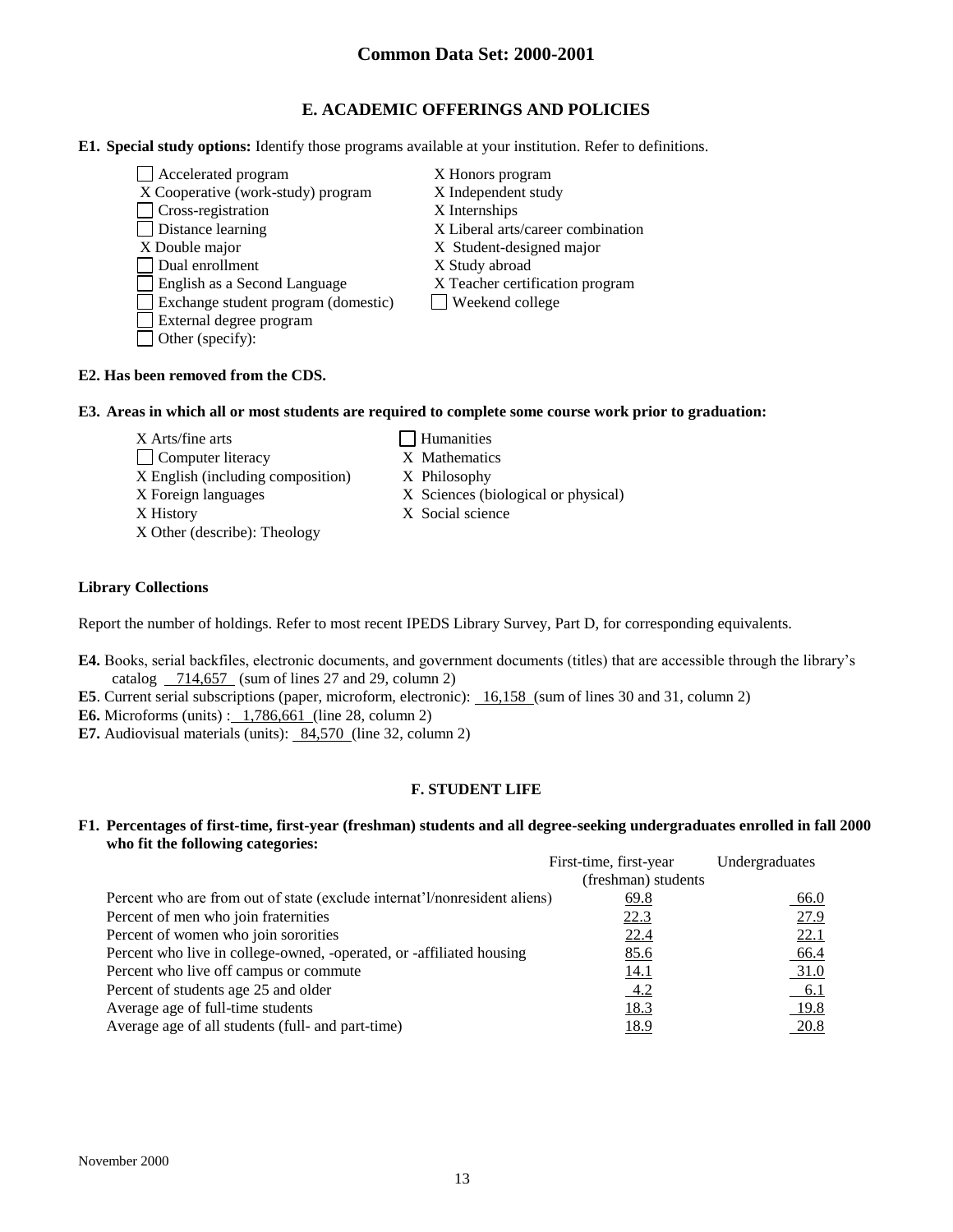#### **F2. Activities offered** Identify those programs available at your institution.

| X Choral groups     | $\Box$ Marching band | X Student government       |
|---------------------|----------------------|----------------------------|
| X Concert band      | X Music ensembles    | X Student newspaper        |
| Dance               | X Musical theater    | X Student-run film society |
| X Drama/theater     | $\vert$ Opera        | X Symphony orchestra       |
| X Jazz band         | X Pep band           | $\Box$ Television station  |
| X Literary magazine | X Radio station      | X Yearbook                 |

**F3. ROTC** (program offered in cooperation with Reserve Officers' Training Corps)

| Army ROTC is offered:                     |
|-------------------------------------------|
| $\Box$ On campus                          |
| $\Box$ At cooperating institution (name): |
|                                           |

Naval ROTC is offered

□ On campus At cooperating institution (name):

Air Force ROTC is offered

X On campus

At cooperating institution (name):

**F4. Housing:** Check all types of college-owned, -operated, or -affiliated housing available for undergraduates at your institution.

- 
- 
- 

X Women's dorms  $X$  Fraternity/sorority housing<br>  $\Box$  Apartments for married students  $\Box$  Cooperative housing  $\Box$  Apartments for married students

X Apartments for single students

X Other housing options (specify):

dorm for German Language Students

 $X$  Coed dorms  $\Box$  Special housing for disabled students

Men's dorms Special housing for international students

- 
-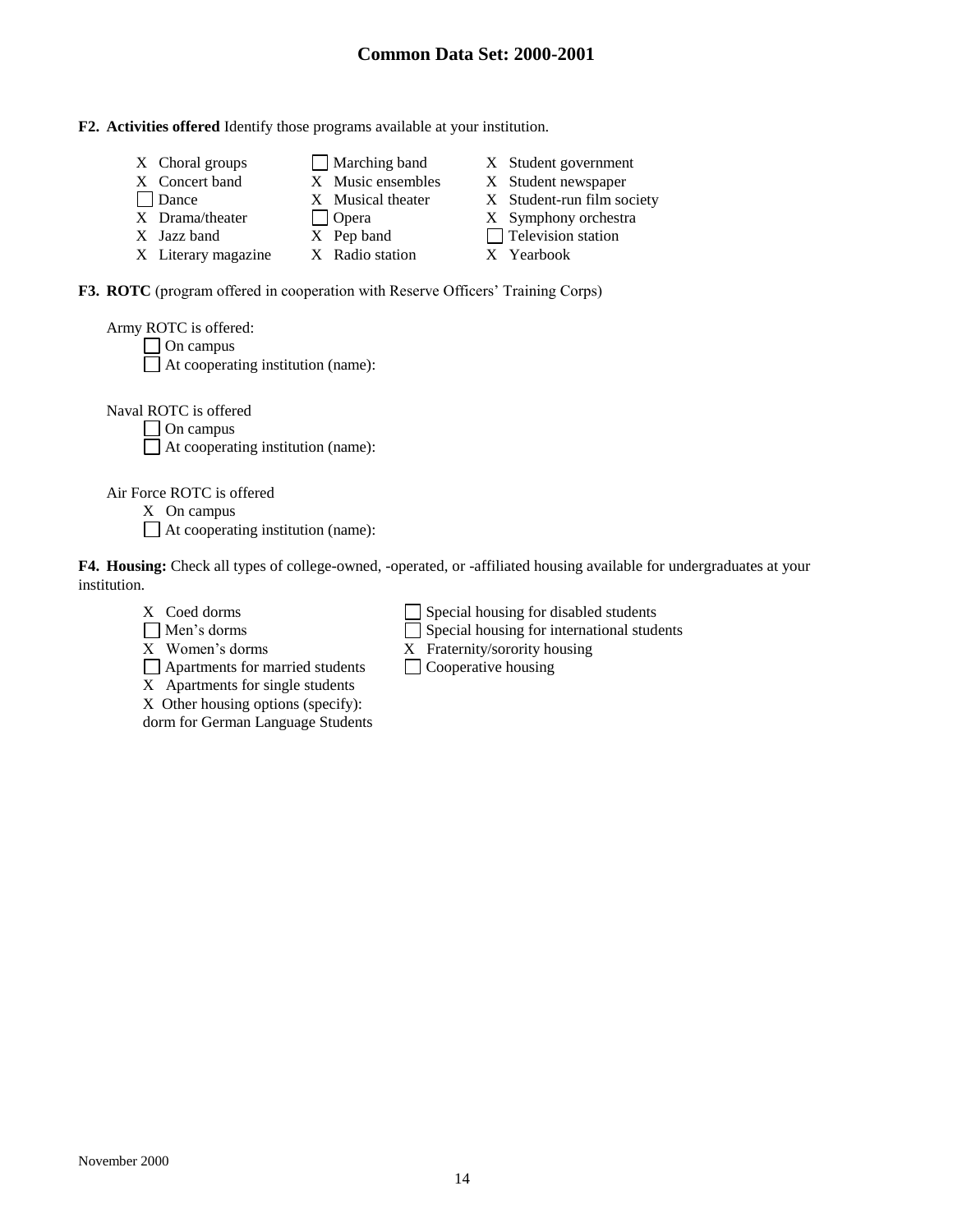### **G. ANNUAL EXPENSES**

### **Provide 2001-2002 academic year costs for the following categories that are applicable to your institution.**

### **G1. Undergraduate full-time tuition, required fees, room and board**

List the typical tuition, required fees, and room and board for a full-time undergraduate student for the FULL 2001-2002 academic year. A full academic year refers to the period of time generally extending from September to June; usually equated to two semesters or trimesters, three quarters, or the period covered by a four-one-four plan. Room and board is defined as double occupancy and 19 meals per week or the maximum meal plan. **Required fees** include only charges that all full-time students must pay that are *not* included in tuition (e.g., registration, health, or activity fees.) Do *not* include optional fees (e.g., parking, laboratory use).

|                              | <b>FIRST-YEAR</b> | <b>UNDERGRADUATES</b> |
|------------------------------|-------------------|-----------------------|
| <b>PRIVATE INSTITUTIONS:</b> | \$18,100          | \$18,100              |
|                              |                   |                       |
| <b>PUBLIC INSTITUTIONS</b>   |                   |                       |
| In-district:                 |                   |                       |
| In-state (out-of-district):  |                   |                       |
|                              |                   |                       |
| Out-of-state:                |                   |                       |
|                              |                   |                       |
| <b>NONRESIDENT ALIENS:</b>   |                   |                       |
|                              |                   |                       |
|                              |                   |                       |
| <b>REQUIRED FEES:</b>        | 600               | 600                   |
|                              |                   |                       |
| <b>ROOM AND BOARD:</b>       | 4,870             | 4,870                 |
| (on-campus)                  |                   |                       |
| <b>ROOM ONLY:</b>            | 3,100             | 3,100                 |
| (on-campus)                  |                   |                       |
| <b>BOARD ONLY:</b>           | 1,770             | 1,770                 |
| (on-campus meal plan)        |                   |                       |

Comprehensive tuition/room/board fee (if your college cannot provide separate tuition/room/board/fees):

Other  $\Box$ 

\_\_\_\_\_\_\_\_\_\_\_\_\_\_\_\_\_\_\_\_\_\_\_

**G2. Number of credits per term a student can take for the stated full-time tuition** 12 minimum no maximum

- **G3.** Do tuition and fees vary by year of study (e.g., sophomore, junior, senior)?  $\Box$  Yes X No
- **G4. If tuition and fees vary by undergraduate instructional program, describe briefly:** Engineering sophomores, juniors, and seniors pay a \$640 engineering fee.

### **G5. Provide the estimated expenses for a typical full-time undergraduate student:**

|                     | Residents | Commuters        | Commuters            |
|---------------------|-----------|------------------|----------------------|
|                     |           | (living at home) | (not living at home) |
| Books and supplies: | \$600     | \$600            | \$600                |
| Room only:          |           |                  | 2,070                |
| Board only:         |           | 750              | 1,500                |
| Transportation:     | 200       | 500              | 500                  |
| Other expenses:     | 950       | 950              | 950                  |

### **G6. Undergraduate per-credit-hour charges:**

November 2000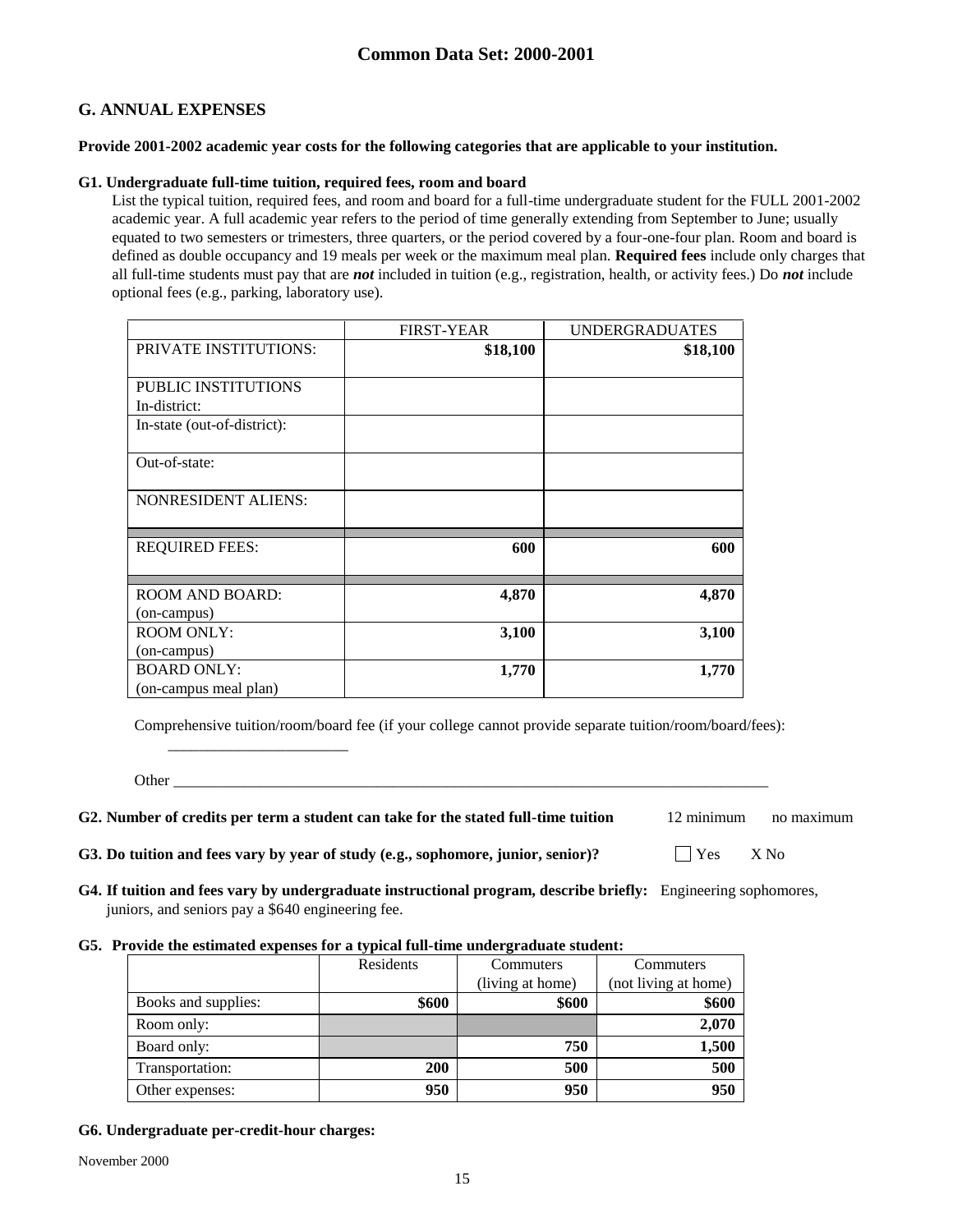| <b>PRIVATE INSTITUTIONS:</b>        |  |
|-------------------------------------|--|
| PUBLIC INSTITUTIONS<br>In-district: |  |
| In-state (out-of-district):         |  |
| Out-of-state:                       |  |
| <b>NONRESIDENT ALIENS:</b>          |  |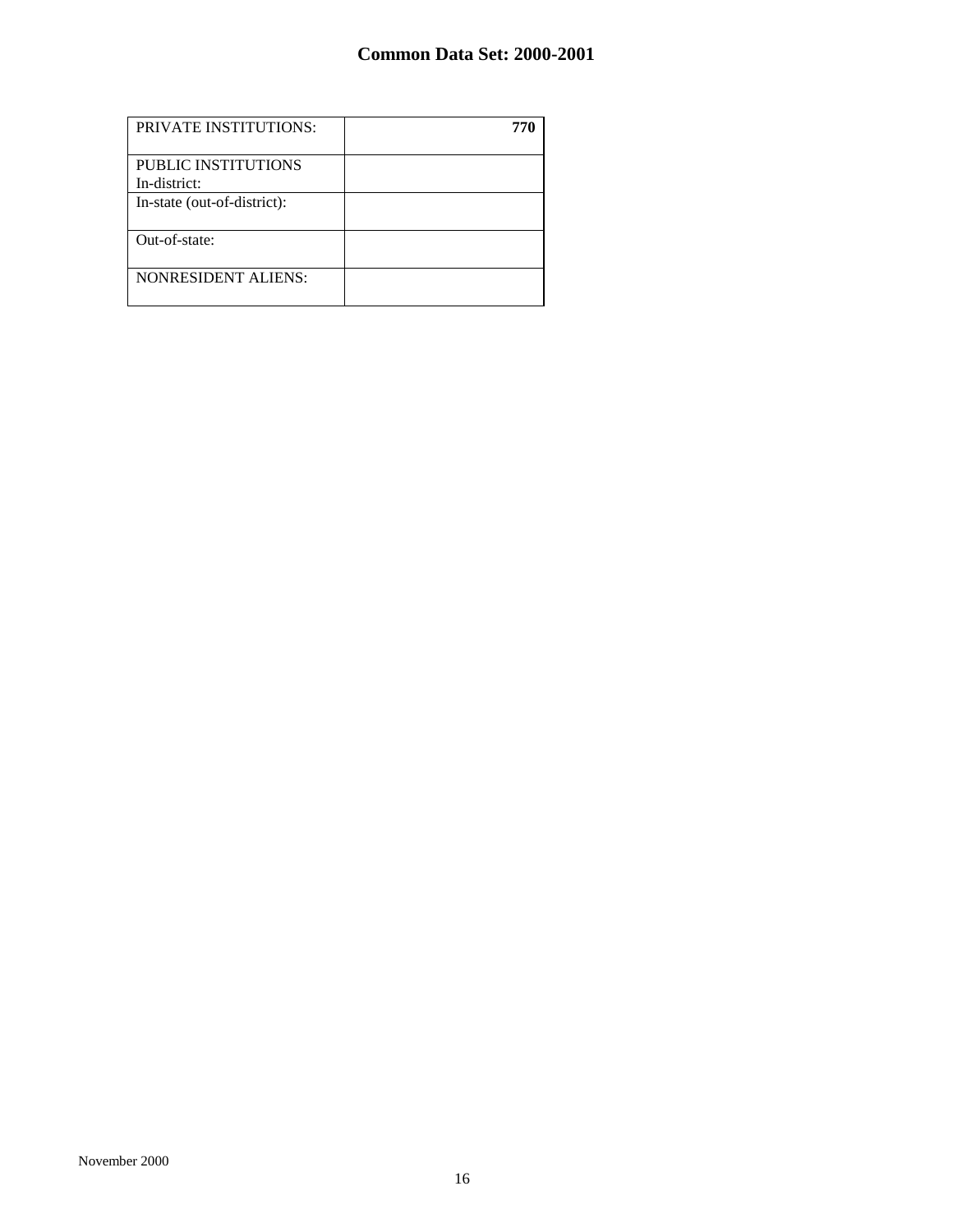### **H. FINANCIAL AID**

### **Aid Awarded to Enrolled Undergraduates**

**H1.** Enter total dollar amounts **awarded** to full-time and less than full-time degree-seeking undergraduates **(using the same cohort reported in CDS Question B1, "total degree-seeking" undergraduates)** in the following categories. Include aid awarded to international students (i.e., those not qualifying for federal aid). **Aid that is non-need-based but that was used to meet need should be reported in the need-based aid columns. (For a suggested order of precedence in assigning categories of aid to cover need, see the definitions section.)**

Indicate academic year for which data are reported: 2000-2001 actual \_\_ 2000-2001 estimated X 1999-2000 actual \_\_

|                                                                                                                                                                                              | Need-based | Non-need-based |
|----------------------------------------------------------------------------------------------------------------------------------------------------------------------------------------------|------------|----------------|
|                                                                                                                                                                                              | \$         | \$             |
| <b>Scholarships/Grants</b>                                                                                                                                                                   |            |                |
| Federal                                                                                                                                                                                      | 1,900,000  | $\mathbf{0}$   |
| <b>State</b>                                                                                                                                                                                 | 1,820,000  | $\mathbf{0}$   |
| Institutional (endowment, alumni, or<br>other institutional awards) and external<br>funds awarded by the college excluding<br>athletic aid and tuition waivers (which are<br>reported below) | 12,420,000 | 7,200,000      |
| Scholarships/grants from external sources<br>(e.g., Kiwanis, NMSQT) not awarded by<br>the college                                                                                            | 800,000    | 400,000        |
| <b>Total Scholarships/Grants</b>                                                                                                                                                             | 16,940,000 | 7,600,000      |
| Self-Help                                                                                                                                                                                    |            |                |
| Student loans from all sources (excluding<br>parent loans)                                                                                                                                   | 6,450,000  | 3,200,000      |
| Federal Work-Study                                                                                                                                                                           | 350,000    |                |
| State and other work-study/<br>employment                                                                                                                                                    | 300,000    | 500,000        |
| <b>Total Self-Help</b>                                                                                                                                                                       | 7,100,000  | 3,700,000      |
| <b>Parent Loans</b>                                                                                                                                                                          | 0          | 2,000,000      |
| <b>Tuition waivers</b>                                                                                                                                                                       | 750,000    | 450,000        |
| <b>Athletic awards</b>                                                                                                                                                                       | 800,000    | 1,100,000      |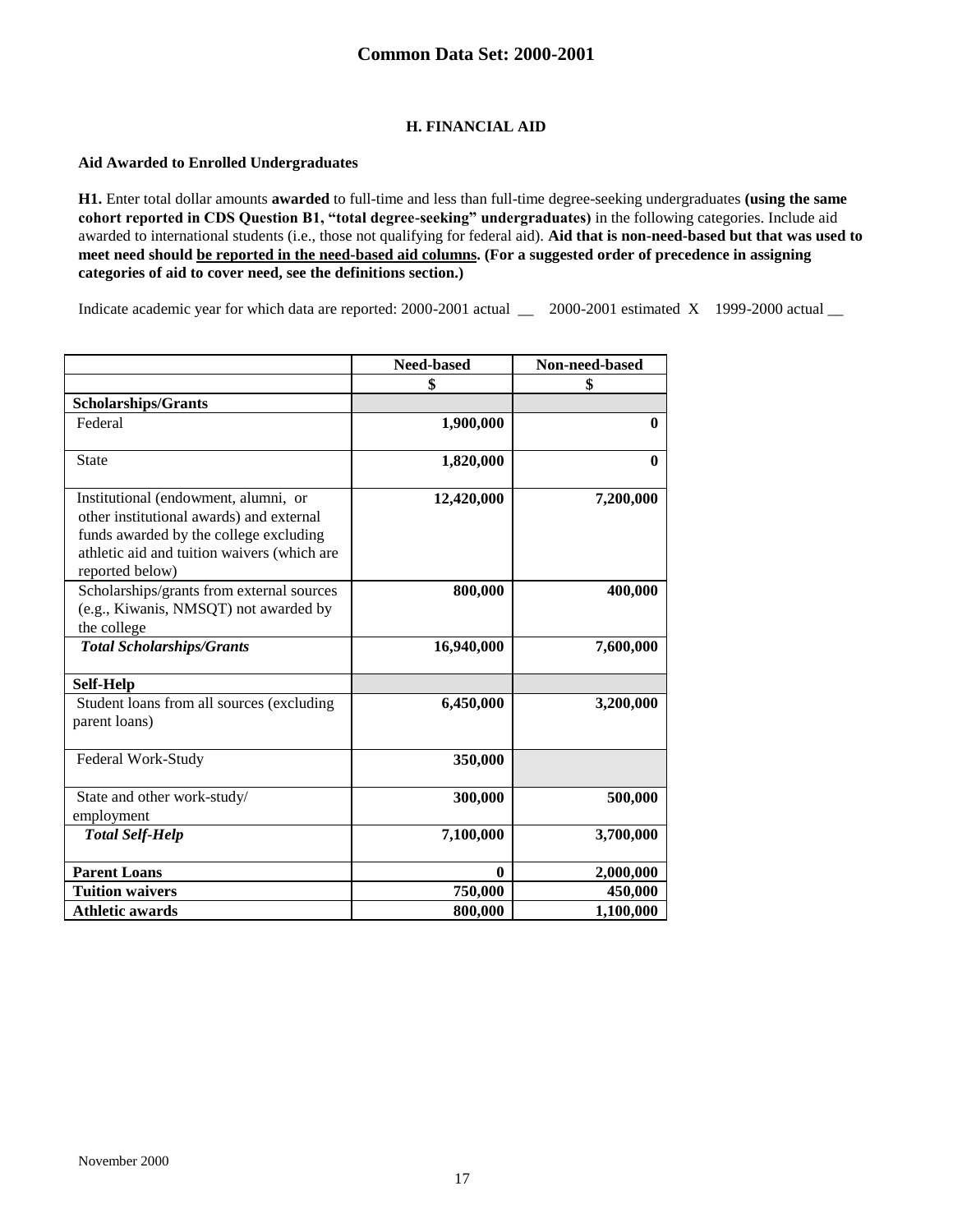### **Number of Enrolled Students Receiving Aid**

**H2**. List the number of degree-seeking full-time and less-than-full-time undergraduates who applied for and received financial aid. **Aid that is non-need-based but that was used to meet need should be counted as need-based aid.** Numbers should reflect the cohort receiving the dollars reported in H1.

Note: In the chart below, students may be counted in more than one row, and full-time freshmen should also be counted as full-time undergraduates.

|                  | <b>Need-based awards</b>                                                                                                                                                                                                      | <b>First-time</b><br><b>Full-time</b><br>Freshmen | <b>Full-time</b><br>Undergrad<br>(inc. fresh) | Less than<br>full-time<br>undergrad |
|------------------|-------------------------------------------------------------------------------------------------------------------------------------------------------------------------------------------------------------------------------|---------------------------------------------------|-----------------------------------------------|-------------------------------------|
| a)               | Number of degree-seeking undergraduate students (CDS Item<br>B1 if reporting on Fall 2000 cohort)                                                                                                                             | $723*$                                            | $2,767*$                                      | $203*$                              |
| b)               | Number of students in line a who were financial aid applicants<br>(include applicants for all types of aid)                                                                                                                   | 613                                               | 2,051                                         | 79                                  |
| $\mathbf{c}$     | Number of students in line <b>b</b> who were determined to have<br>financial need                                                                                                                                             | 464                                               | 1,712                                         | 65                                  |
| d)               | Number of students in line c who received any financial aid                                                                                                                                                                   | 464                                               | 1,710                                         | 58                                  |
| e)               | Number of students in line d who received any need-based gift<br>aid                                                                                                                                                          | 464                                               | 1,666                                         | 38                                  |
| f)               | Number of students in line d who received any need-based self-<br>help aid                                                                                                                                                    | 438                                               | 1,645                                         | 48                                  |
| g)               | Number of students in line d who received any non-need-based<br>gift aid                                                                                                                                                      | 85                                                | 318                                           | $\overline{7}$                      |
| h)               | Number of students in line d whose need was fully met (exclude<br>PLUS loans, unsubsidized loans and private alternative loans).                                                                                              | 285                                               | 1,023                                         | 26                                  |
| $\mathbf{i}$     | On average, the percentage of need that was met of students who<br>received any need-based aid. Exclude any resources that were<br>awarded to replace EFC (PLUS loans, unsubsidized loans, and<br>private alternative loans). | 90%                                               | 85%                                           | 80%                                 |
| j)               | The average financial aid package of those in line d. Exclude<br>any resources that were awarded to replace EFC (PLUS loans,<br>unsubsidized loans, and private alternative loans.)                                           | \$15,818                                          | \$15,266                                      | \$8,092                             |
| $\mathbf{k}$     | Average need-based gift award of those in line e                                                                                                                                                                              | \$10,260                                          | \$9,559                                       | \$4,115                             |
| $\left  \right $ | Average need-based self-help award (excluding PLUS loans,<br>unsubsidized loans, and private alternative loans) of those in<br>line f                                                                                         | \$4,558                                           | \$4,937                                       | \$3,046                             |
| m)               | Average need-based loan (excluding PLUS loans, unsubsidized<br>loans, and private alternative loans) of those in line f who<br>received a need-based loan.                                                                    | \$4,104                                           | \$4,652                                       | \$3,072                             |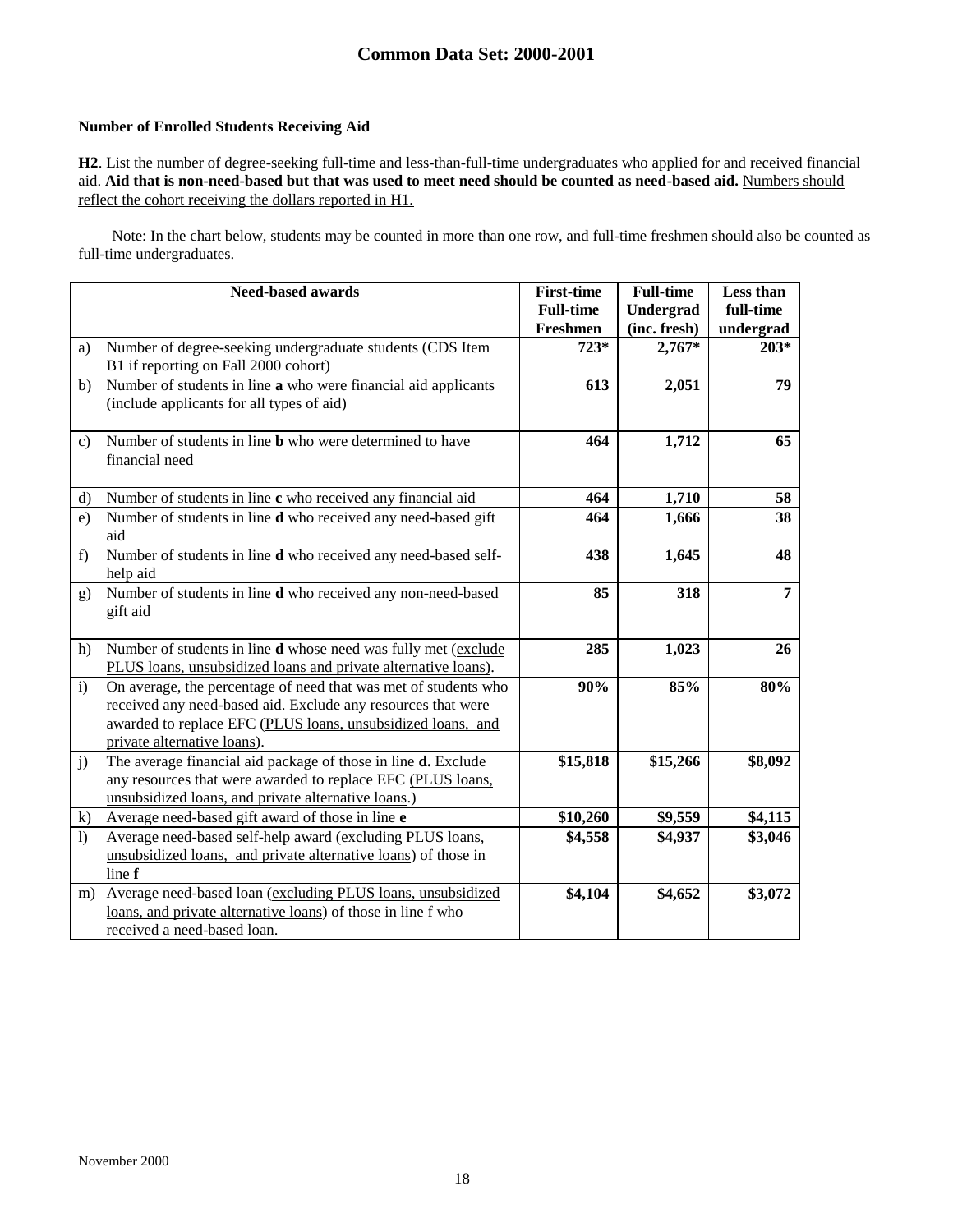| Non-need-based awards                                                                                                                                          | <b>First-time Full-</b><br>time Freshmen | <b>Full-time</b><br>Undergrad<br>Inc. fresh. | Less than<br><b>Full-time</b><br>undergrad |
|----------------------------------------------------------------------------------------------------------------------------------------------------------------|------------------------------------------|----------------------------------------------|--------------------------------------------|
| n) Number of students in line a who had no financial need who<br>received non-need-based aid (exclude those receiving athletic<br>awards and tuition benefits) | 196                                      | 743                                          |                                            |
| o) Average award to students in line $(n)$                                                                                                                     | \$7,286                                  | \$7,556                                      | $\%2,554$                                  |
| p) Number of students in line a who received a non-need-based<br>athletic award                                                                                | 9                                        | 93                                           |                                            |
| q) Average non-need-based at hetic award to those in line $(p)$                                                                                                | \$5,230                                  | \$11,594                                     | \$8,000                                    |

**H3:** Which needs-analysis methodology does your institution use in awarding institutional aid?

Federal methodology (FM) \_\_\_ Institutional methodology (IM) X Both FM and IM

**H4.** Percent of 1999 graduating undergraduate class who have borrowed through any loan programs (federal, state, subsidized, unsubsidized, private etc.; exclude parent loans). Include only students who borrowed while enrolled at your institution. \_\_\_\_69\_\_\_\_%

**H5.** Average per-borrower cumulative undergraduate indebtedness of those in line H4; do not include money borrowed at other institutions: \$ 18,204

### **Aid to Undergraduate International Students**

**H6.** Indicate your institution's policy regarding financial aid for undergraduate international (nonresident alien) students:



College-administered need-based financial aid is available for undergraduate international students

X College-administered non-need-based financial aid is available for undergraduate international students  $\Box$ 

College-administered financial aid is not available for undergraduate international students

If college-administered financial aid is available for undergraduate international students, provide the number of undergraduate international students who received need- or non-need-based aid: \_14\_

Average dollar amount awarded to undergraduate international students: \$ 6,514

Total dollar amount of financial aid from all sources awarded to all undergraduate international students: \$ 91,220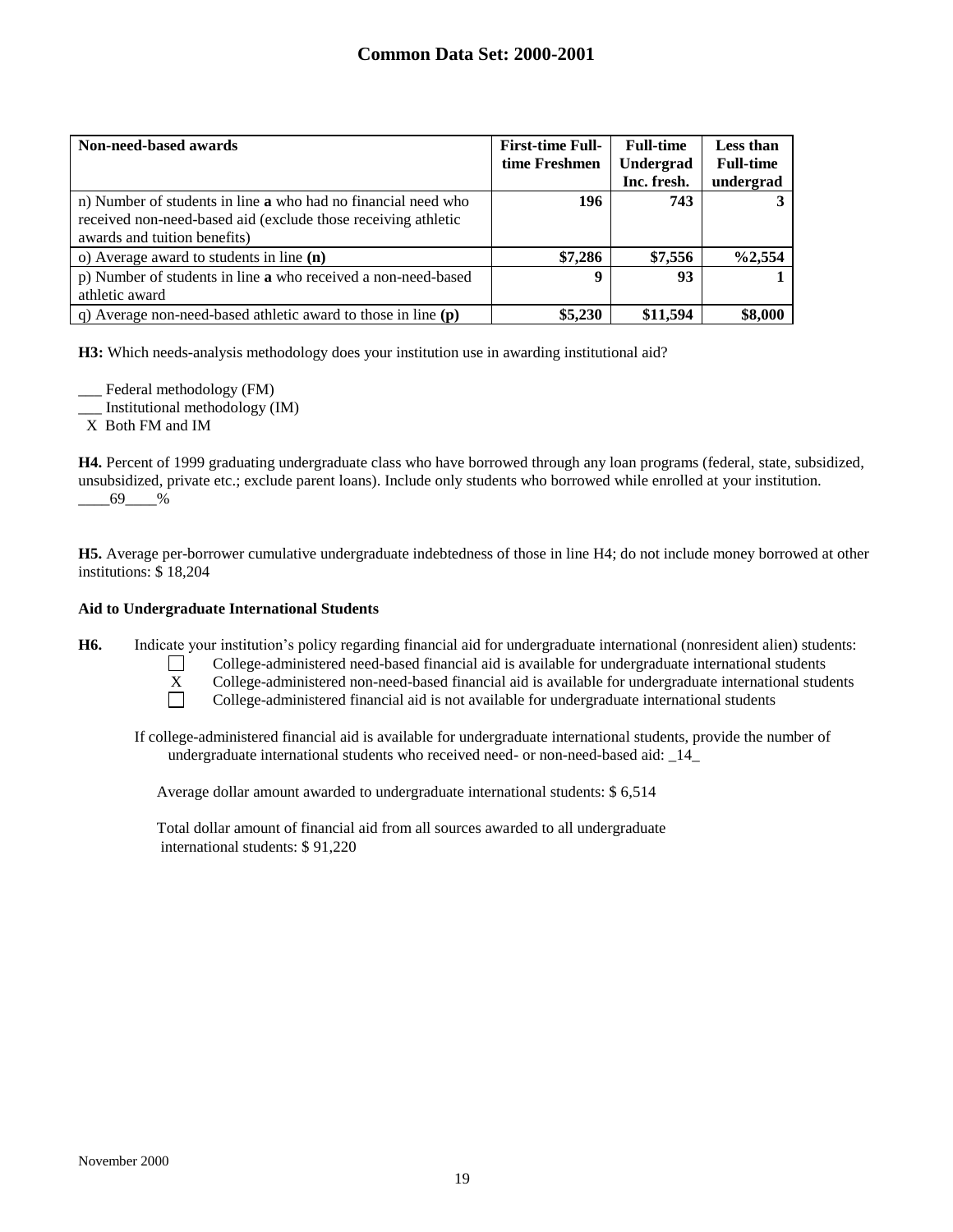#### **Process for First-Year/Freshman Students**

**H7.** Check off all financial aid forms domestic first-year (freshman) financial aid applicants must submit:

|                | Institution's own financial aid form                 |  |
|----------------|------------------------------------------------------|--|
|                | <b>CSS/Financial Aid PROFILE</b>                     |  |
| State aid form |                                                      |  |
|                | Noncustodial (Divorced/Separated) Parent's Statement |  |
|                | Business/Farm Supplement                             |  |
| Other:         |                                                      |  |

**H8.** Check off all financial aid forms international (nonresident alien) first-year financial aid applicants must submit:

| Institution's own financial aid form        |
|---------------------------------------------|
| <b>CSS/Financial Aid PROFILE</b>            |
| Foreign Student's Financial Aid Application |
| Foreign Student's Certification of Finances |
| Other:                                      |

**H9.** Indicate filing dates for first-year (freshman) students:

Priority date for filing required financial aid forms: March 1 Deadline for filing required financial aid forms: No deadline for filing required forms (applications processed on a rolling basis): \_\_\_\_\_\_\_\_\_\_

**H10.** Indicate notification dates for first-year (freshman) students (answer a or b):

a. Students notified on or about (date): \_\_\_\_\_\_\_\_\_\_\_\_\_

b. Students notified on a rolling basis: YES If yes, starting date: March 1

#### **H11.** Indicate reply dates:

Students must reply by (date): May 1 or within \_\_\_\_\_\_\_ weeks of notification.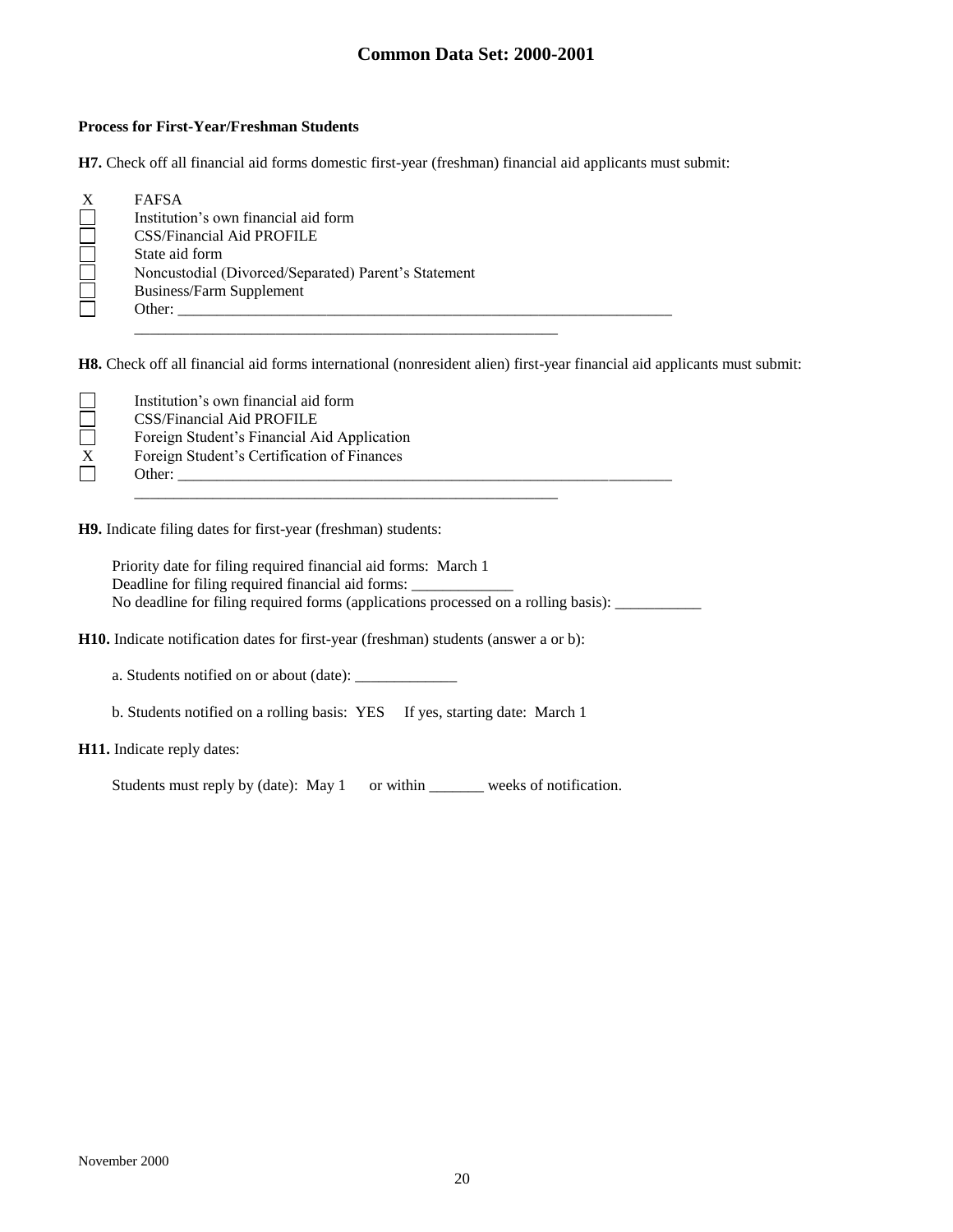### **Types of Aid Available**

Please check off all types of aid available to undergraduates at your institution:

#### **H12.** Loans

|              | FEDERAL DIRECT STUDENT LOAN PROGRAM (DIRECT LOAN) |
|--------------|---------------------------------------------------|
| X            | Direct Subsidized Stafford Loans                  |
| X            | Direct Unsubsidized Stafford Loans                |
| $\mathbf{X}$ | Direct PLUS Loans                                 |
|              | FEDERAL FAMILY EDUCATION LOAN PROGRAM (FFEL)      |
|              | FFEL Subsidized Stafford Loans                    |
|              | FFEL Unsubsidized Stafford Loans                  |
|              | <b>FFEL PLUS Loans</b>                            |
| X            | Federal Perkins Loans                             |
|              | -------                                           |

- Federal Nursing Loans  $\Box$
- Ō State Loans
- $X$  College/university loans from institutional funds<br>Other (specify):
- Other (specify):

**H13.** Scholarships and Grants

- NEED-BASED:
- X Federal Pell<br>X SEOG
- **SEOG**
- X State scholarships/grants
- X Private scholarships
- X College/university gift aid from institutional funds
- $\Box$ United Negro College Fund
- Federal Nursing Scholarship  $\Box$
- $\Box$ Other (specify):

**H14.** Check off criteria used in awarding institutional aid. Check all that apply.

| Non-need | Need-based |                    | Non-need | Need-based |                          |
|----------|------------|--------------------|----------|------------|--------------------------|
|          |            | Academics          |          |            | Leadership               |
|          |            | Alumni affiliation | X        |            | Minority status          |
|          |            | Art                | л        |            | Music/drama              |
|          |            | Athletics          | X        |            | Religious affiliation    |
|          |            | Job skills         |          |            | State/district residency |
|          |            | <b>ROTC</b>        |          |            |                          |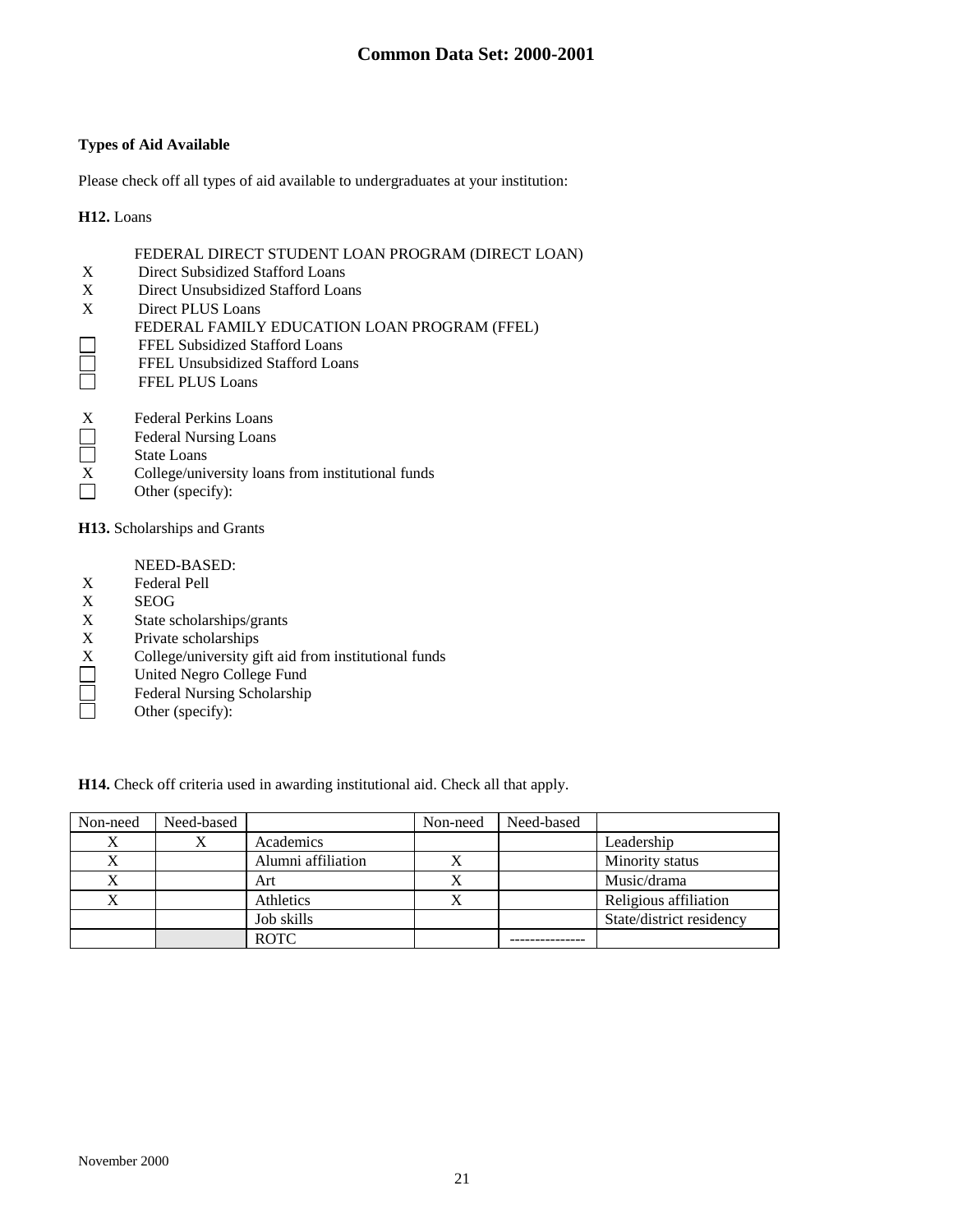## **I. INSTRUCTIONAL FACULTY AND CLASS SIZE**

### **I-1. Please report number of instructional faculty members in each category for Fall 1999.**

The following definition of instructional faculty is used by the American Association of University Professors (AAUP) in its annual Faculty Compensation Survey. Instructional Faculty is defined as those members of the instructional-research staff whose major regular assignment is instruction, including those with released time for research. Institutions are asked to EXCLUDE:

(a) instructional faculty in preclinical and clinical medicine

(b) administrative officers with titles such as dean of students, librarian, registrar, coach, and the like, even though they may devote part of their time to classroom instruction and may have faculty status,

(c) undergraduate or graduate students who assist in the instruction of courses, but have titles such as teaching assistant, teaching fellow, and the like

(d) faculty on leave without pay, and

(e) replacement faculty for faculty on sabbatical leave.

*Full-time:* faculty employed on a full-time basis

*Part-time*: faculty teaching less than two semesters, three quarters, two trimesters, or two four-month sessions. Also includes adjuncts and part-time instructors.

*Minority faculty*: includes faculty who designate themselves as black, non-Hispanic; American Indian or Alaskan native; Asian or Pacific Islander; or Hispanic.

*Doctorate*: includes Ph.D., Ed.D in education, DMA in musical arts, DBA in business administration, D. Eng or DES in engineering.

*First-professional*: includes the fields of dentistry (DDS or DMD), medicine (MD), optometry (OD), osteopathic medicine (DO), pharmacy (DPharm or BPharm), podiatric medicine (DPM), veterinary medicine (DVM), chiropractic (DC or DCM), law (JD) and theological professions (MDiv, MHL).

*Terminal degree*: the highest degree in a field: example, M. Arch (architecture) and MFA (master of fine arts).

|                                                  | Full time | Part time | <b>Total</b> |
|--------------------------------------------------|-----------|-----------|--------------|
| Total number of instructional faculty            | 222       | 106       | 328          |
| Total number who are members of minority         | 15        | 6         | 21           |
| groups                                           |           |           |              |
| Total number who are women                       | 71        | 57        | 128          |
| Total number who are men                         | 151       | 49        | 200          |
| Total number who are non-resident aliens         | 3         |           |              |
| (international)                                  |           |           |              |
| Total number with doctorate, first professional, | 198       | 40        | 238          |
| or other terminal degree                         |           |           |              |
| Total number whose highest degree is a           | 22        | 55        | 77           |
| master's but not a terminal master's             |           |           |              |
| Total number whose highest degree is a           | 2         | 11        | 13           |
| bachelor's                                       |           |           |              |
|                                                  |           |           |              |

### **I-2. Student to Faculty Ratio**

Report the Fall 2000 ratio of full-time equivalent students (full-time plus 1/3 part time) to full-time equivalent instructional faculty (full time plus 1/3 part time). In the ratio calculations, exclude both faculty and students in stand-alone graduate or professional programs such as medicine, law, veterinary, dentistry, social work, business, or public health in which faculty teach virtually only graduate level students. Do not count undergraduate or graduate student teaching assistants as faculty.

Fall 2000 Student to Faculty ratio: 13.6 to 1.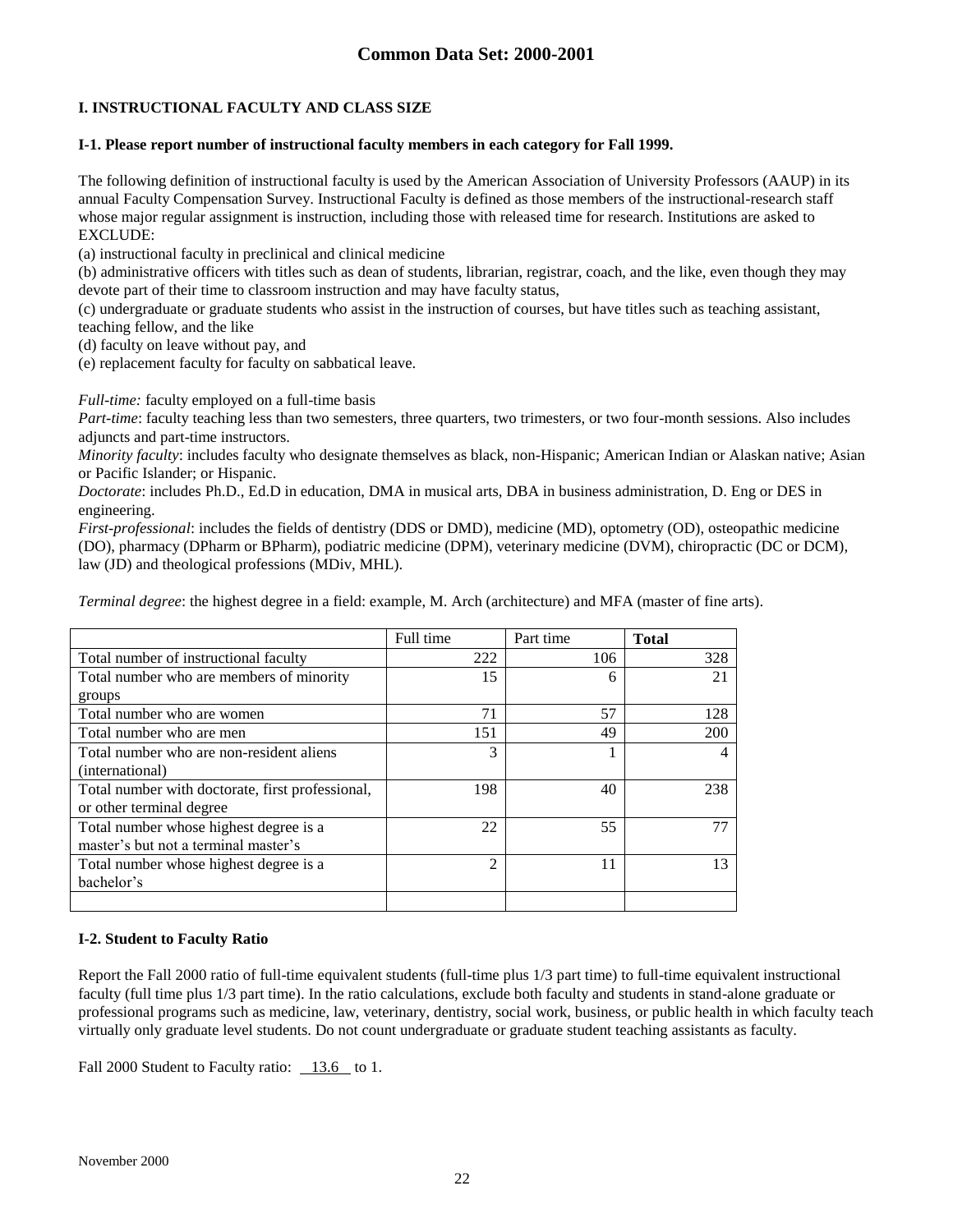#### **I-3. Undergraduate Class Size**

In the table below, please use the following definitions to report information about the size of classes and class sections offered in the Fall 2000 term.

*Class Sections:* A class section is an organized course offered for credit, identified by discipline and number, meeting at a stated time or times in a classroom or similar setting, and not a subsection such as a laboratory or discussion session. Undergraduate class sections are defined as any sections in which at least one degree-seeking undergraduate student is enrolled for credit. Exclude distance learning classes and noncredit classes and individual instruction such as dissertation or thesis research, music instruction, or one-to-one readings. Exclude students in independent study, co-operative programs, internships, foreign language taped tutor sessions, practicums, and all students in one-on-one classes. Each class section should be counted only once and should not be duplicated because of course catalog cross-listings.

*Class Subsections:* A class subsection includes any subsection of a course, such as laboratory, recitation, and discussion subsections that are supplementary in nature and are scheduled to meet separately from the lecture portion of the course. Undergraduate subsections are defined as any subsections of courses in which degree-seeking undergraduate students enrolled for credit. As above, exclude noncredit classes and individual instruction such as dissertation or thesis research, music instruction, or one-to-one readings. Each class subsection should be counted only once and should not be duplicated because of cross-listings.

Using the above definitions, please report for each of the following class-size intervals the number of *class sections* and *class subsections* offered in Fall 2000. For example, a lecture class with 800 students who met at another time in 40 separate labs with 20 students should be counted once in the "100+" column in the class section column and 40 times under the "20-29" column of the class subsections table.

#### **Number of Class Sections with Undergraduates Enrolled.**

| enacre auguste chass size (provide numbers) |              |         |           |         |       |       |        |       |
|---------------------------------------------|--------------|---------|-----------|---------|-------|-------|--------|-------|
|                                             | Less than 10 | 10-19   | $20-29$   | $30-39$ | 40-49 | 50-99 | $100+$ | Total |
| <b>CLASS</b>                                | 85           | 262     | 184       | 81      | 20    | 12    |        | 647   |
| <b>SECTIONS</b>                             |              |         |           |         |       |       |        |       |
|                                             |              |         |           |         |       |       |        |       |
|                                             | Less than 10 | $10-19$ | $20 - 29$ | $30-39$ | 40-49 | 50-99 | $100+$ | Total |
| <b>CLASS SUB-</b>                           |              | 56      | 21        |         |       | -     |        | 95    |
| <b>SECTIONS</b>                             |              |         |           |         |       |       |        |       |

#### **Undergraduate Class Size (provide numbers)**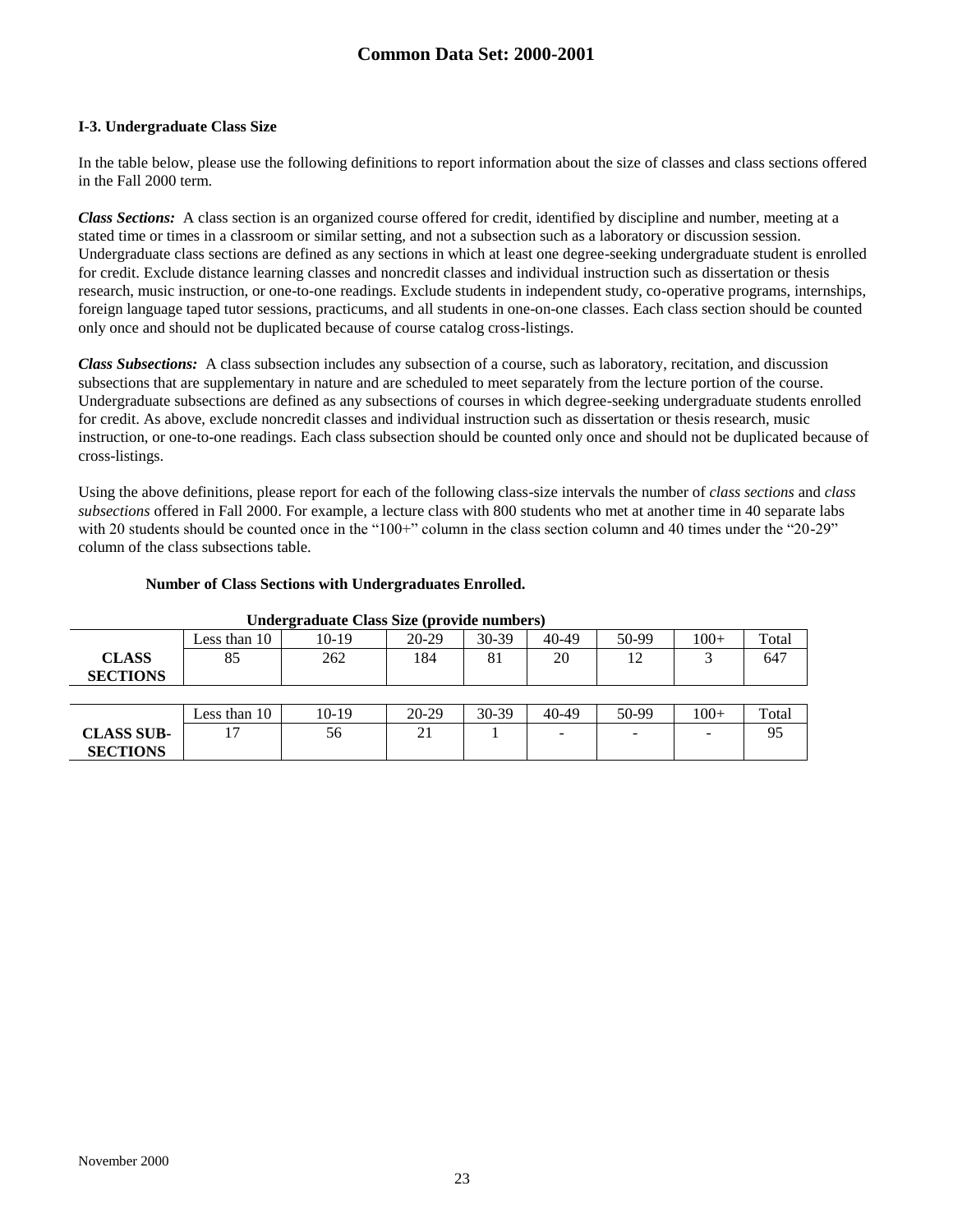### **J. DEGREES CONFERRED**

### **Degrees conferred between July 1, 1999 and June 30, 2000**

### **Reference: IPEDS Completions, Part A**

For each of the following discipline areas, provide the percentage of diplomas/certificates, associate, and bachelor's degrees awarded.

| Category                          | Diploma/<br>certificates | <b>Associate</b> | <b>Bachelor's</b>        | <b>CIP</b> categories to<br>include here |
|-----------------------------------|--------------------------|------------------|--------------------------|------------------------------------------|
| Agriculture                       |                          |                  | $\overline{a}$           | 1 and 2                                  |
| Architecture                      |                          |                  |                          | $\overline{4}$                           |
| Area and ethnic studies           |                          |                  | $6 - 1.0%$               | $\overline{5}$                           |
| Biological/life sciences          |                          |                  | $9 - 1.4%$               | 26                                       |
| Business/marketing                |                          |                  | 82-13.1%                 | 8 and 52                                 |
| Communications/communication      |                          |                  | 32-5.1%                  | 9 and 10                                 |
| technologies                      |                          |                  |                          |                                          |
| Computer and information          |                          |                  | $6 - 1.0%$               | 11                                       |
| sciences                          |                          |                  |                          |                                          |
| Education                         |                          |                  | 58-9.3%                  | 13                                       |
| Engineering/engineering           |                          |                  | 74-11.8%                 | 14 and 15                                |
| technologies                      |                          |                  |                          |                                          |
| English                           |                          |                  | 25-4.0%                  | 23                                       |
| Foreign languages and literature  |                          |                  | 20-3.2%                  | 16                                       |
| Health professions and related    |                          |                  | 38-6.1%                  | 51                                       |
| sciences                          |                          |                  |                          |                                          |
| Home economics and vocational     |                          |                  |                          | 19 and 20                                |
| home economics                    |                          |                  |                          |                                          |
| Interdisciplinary studies         |                          |                  | 22-3.5%                  | 30                                       |
| Law/legal studies                 |                          |                  |                          | 22                                       |
| Liberal arts/general studies      |                          |                  | $-$                      | 24                                       |
| Library science                   |                          |                  |                          | $\overline{25}$                          |
| Mathematics                       |                          |                  | $9 - 1.4%$               | 27                                       |
| Military science and technologies |                          |                  |                          | 28 and 29                                |
| Natural resources/environmental   |                          |                  | $1 - 0.2%$               | 3                                        |
| science                           |                          |                  |                          |                                          |
| Parks and recreation              |                          |                  | 22-3.5%                  | 31                                       |
| Personal and miscellaneous        |                          |                  | $\overline{\phantom{a}}$ | 12                                       |
| services                          |                          |                  |                          |                                          |
| Philosophy, religion, theology    |                          |                  | $6 - 1.0%$               | 38 and 39                                |
| Physical sciences                 |                          |                  | 48-7.6%                  | 40 and 41                                |
| Protective services/public        |                          |                  | 11-1.7%                  | 43 and 44                                |
| administration                    |                          |                  |                          |                                          |
| Psychology                        |                          |                  | 41-6.5%                  | 42                                       |
| Social sciences and history       |                          |                  | 82-13.1%                 | 45                                       |
| Trade and industry                |                          |                  |                          | 46, 47, 48, and 49                       |
| Visual and performing arts        |                          |                  | 35-5.5%                  | 50                                       |
| Other                             |                          |                  |                          |                                          |
| <b>TOTAL</b>                      | 100%                     | 100%             | 100%                     |                                          |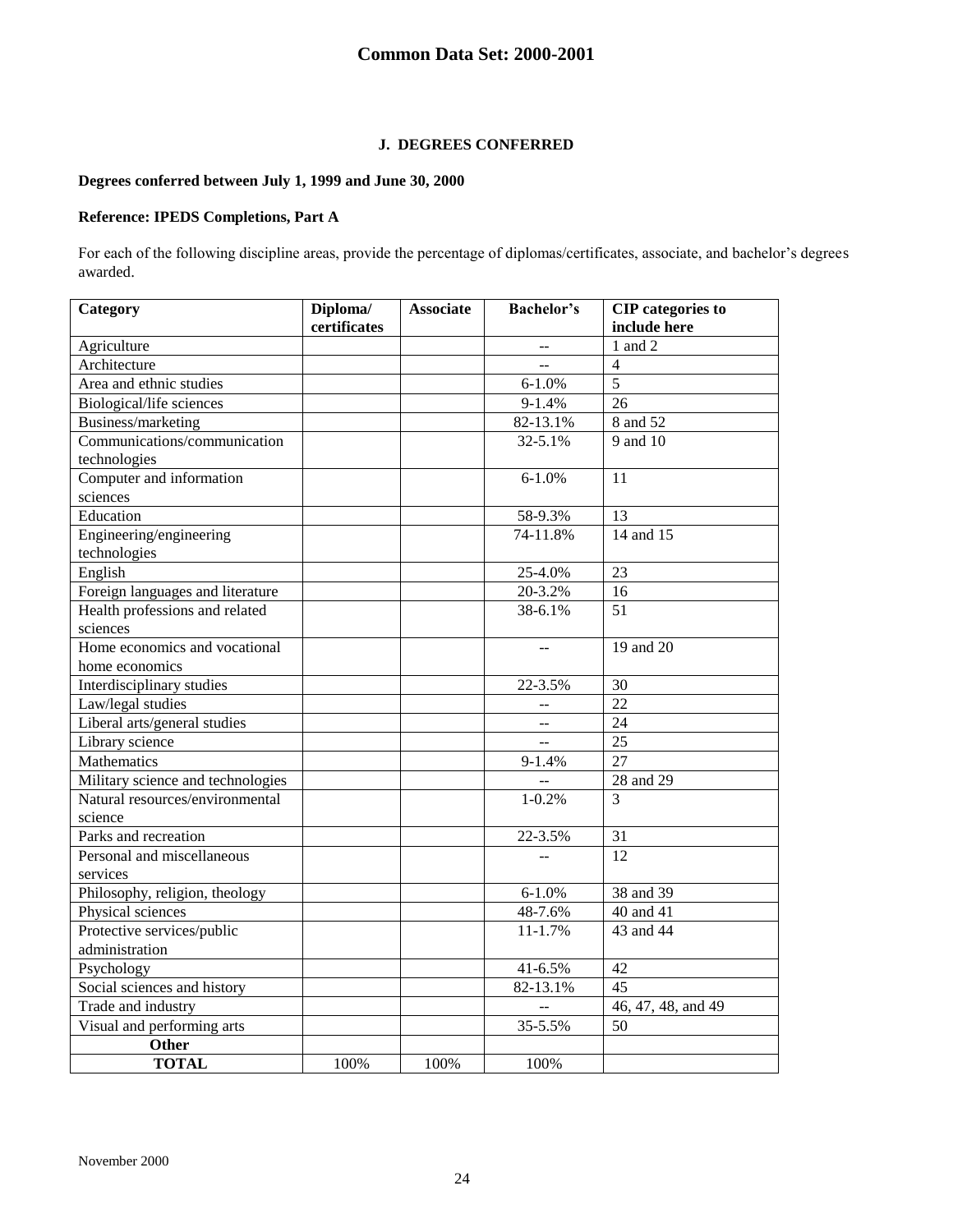### **Common Data Set Definitions 1999**

### **All definitions related to the financial aid section appear at the end of the Definitions document.**

 Items preceded by an asterisk (\*) represent definitions agreed to among publishers which do not appear on the CDS document but may be present on individual publishers' surveys.

**\*Academic advisement:** Plan under which each student is assigned to a faculty member or a trained adviser, who, through regular meetings, helps the student plan and implement immediate and long-term academic and vocational goals.

**Accelerated program:** Completion of a college program of study in fewer than the usual number of years, most often by attending summer sessions and carrying extra courses during the regular academic term**.**

**Admitted student:** Applicant who is offered admission to a degree-granting program at your institution.

**\*Adult student services:** Admission assistance, support, orientation, and other services expressly for adults who have started college for the first time, or who are re-entering after a lapse of a few years.

**American Indian or Alaska native:** A person having origins in any of the original peoples of North America and who maintains cultural identification through tribal affiliation or community recognition.

**Applicant (first-time, first year):** An individual who has fulfilled the institution's requirements to be considered for admission (including payment or waiving of the application fee, if any) and who has been notified of one of the following actions: admission, nonadmission, placement on waiting list, or application withdrawn (by applicant or institution).

**Application fee:** That amount of money that an institution charges for processing a student's application for acceptance. This amount is *not* creditable toward tuition and required fees, nor is it refundable if the student is not admitted to the institution.

**Asian or Pacific Islander:** A person having origins in any of the original peoples of the Far East, Southeast Asia, the Indian Subcontinent, or Pacific Islands. This includes people from China, Japan, Korea, the Philippine Islands, American Samoa, India, and Vietnam.

**Associate degree:** An award that normally requires at least two but less than four years of full-time equivalent college work.

**Bachelor's degree:** An award (baccalaureate or equivalent degree, as determined by the Secretary of the U.S. Department of Education) that normally requires at least four years but *not* more than five years of full-time equivalent college-level work. This includes ALL bachelor's degrees conferred in a five-year cooperative (work-study plan) program. (A cooperative plan provides for alternate class attendance and employment in business, industry, or government; thus, it allows students to combine actual work experience with their college studies.) Also, it includes bachelor's degrees in which the normal four years of work are completed in three years.

**Black, non-Hispanic:** A person having origins in any of the black racial groups of Africa (except those of Hispanic origin).

**Board (charges):** Assume average cost for 19 meals per week or the maximum meal plan.

**Books and supplies (costs):** Average cost of books and supplies. Do not include unusual costs for special groups of students (e.g., engineering or art majors), unless they constitute the majority of students at your institution.

**Calendar system:** The method by which an institution structures most of its courses for the academic year.

**\*Career and placement services:** A range of services, including (often) the following: coordination of visits of employers to campus; aptitude and vocational testing; interest inventories, personal counseling; help in resume writing, interviewing, launching the job search; listings for those students desiring employment and those seeking permanent positions; establishment of a permanent reference folder; career resource materials.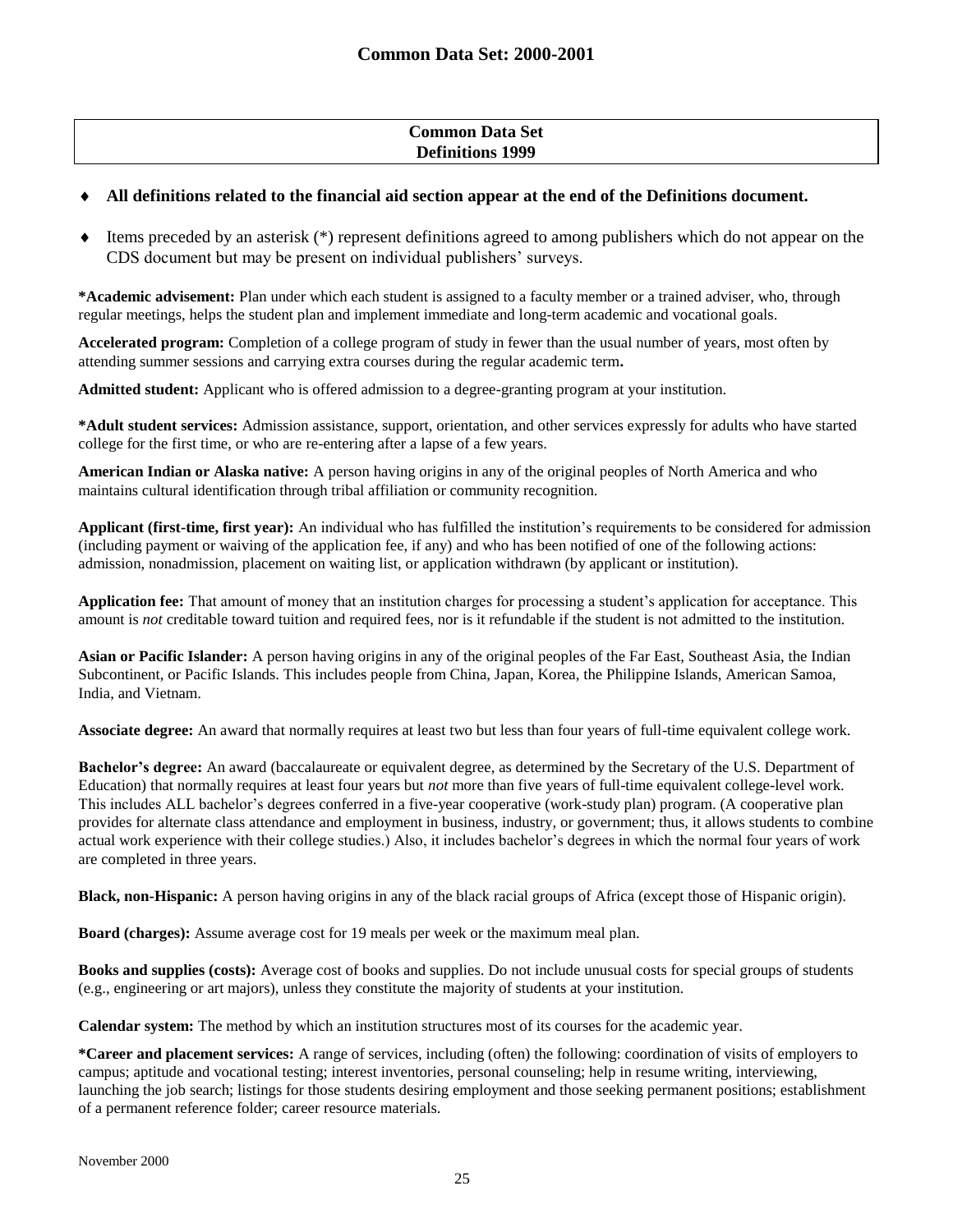**Carnegie units:** One year of study or the equivalent in a secondary school subject.

#### **Certificate:** See **Postsecondary award, certificate, or diploma.**

**Class rank:** The relative numerical position of a student in his or her graduating class, calculated by the high school on the basis of grade-point average, whether weighted or unweighted.

**College-preparatory program:** Courses in academic subjects (English, history and social studies, foreign languages, mathematics, science, and the arts) that stress preparation for college or university study.

**Common Application:** The standard application form distributed by the National Association of Secondary School Principals for a large number of private colleges who are members of the Common Application Group.

**\*Community service program:** Referral center for students wishing to perform volunteer work in the community or participate in volunteer activities coordinated by academic departments.

**Commuter:** A student who lives off campus in housing that is not owned by, operated by, or affiliated with the college. This category includes students who commute from home and students who have moved to the area to attend college.

**Contact hour:** A unit of measure that represents an hour of scheduled instruction given to students. Also referred to as clock hour.

**Continuous basis (for program enrollment):** A calendar system classification that is used by institutions that enroll students at any time during the academic year. For example, a cosmetology school or a word processing school might allow students to enroll and begin studies at various times, with no requirement that classes begin on a certain date.

**Cooperative housing:** College-owned, -operated, or -affiliated housing in which students share room and board expenses and participate in household chores to reduce living expenses.

**Cooperative (work-study plan) program:** A program that provides for alternate class attendance and employment in business, industry, or government.

**Core curriculum:** A specified number of courses or credits in the humanities, social sciences, life sciences, and/or physical sciences required of all students, regardless of major, to ensure a basic set of learning experiences.

**\*Counseling service:** Activities designed to assist students in making plans and decisions related to their education, career, or personal development.

**Credit:** Recognition of attendance or performance in an instructional activity (course or program) that can be applied by a recipient toward the requirements for a degree, diploma, certificate, or other formal award.

**Credit course:** A course that, if successfully completed, can be applied toward the number of courses required for achieving a degree, diploma, certificate, or other formal award.

**Credit hour:** A unit of measure representing an hour (50 minutes) of instruction over a 15-week period in a semester or trimester system or a 10-week period in a quarter system. It is applied toward the total number of hours needed for completing the requirements of a degree, diploma, certificate, or other formal award.

**Cross-registration:** A system whereby students enrolled at one institution may take courses at another institution without having to apply to the second institution.

**Deferred admission:** The practice of permitting admitted students to postpone enrollment, usually for a period of one academic term or one year.

**Degree:** An award conferred by a college, university, or other postsecondary education institution as official recognition for the successful completion of a program of studies.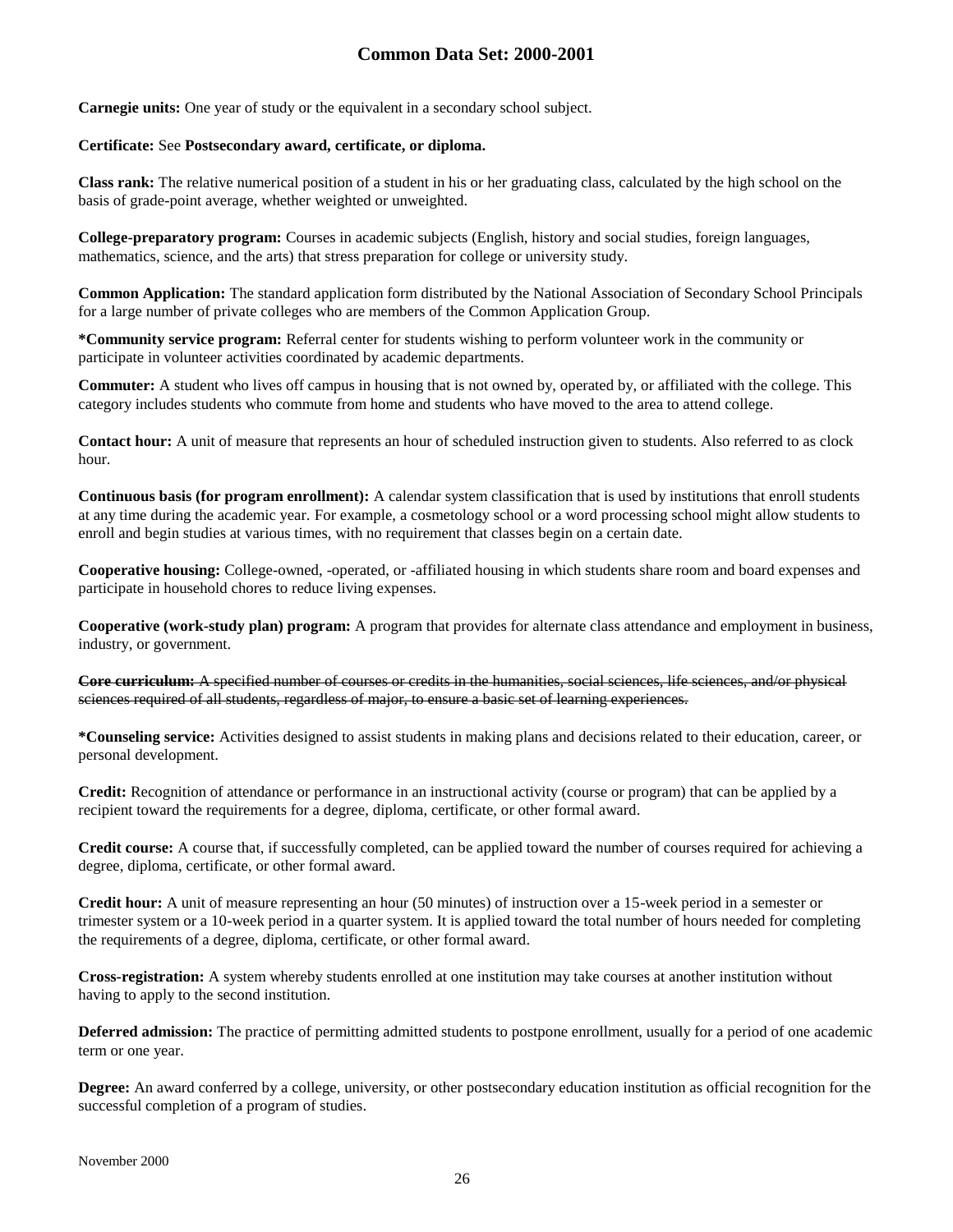**Degree-seeking students:** Students enrolled in courses for credit who are recognized by the institution as seeking a degree or formal award. At the undergraduate level, this is intended to include students enrolled in vocational or occupational programs.

**Differs by program (calendar system):** A calendar system classification that is used by institutions that have occupational/vocational programs of varying length. These schools may enroll students at specific times depending on the program desired. For example, a school might offer a two-month program in January, March, May, September, and November; and a three-month program in January, April, and October.

#### **Diploma:** See **Postsecondary award, certificate, or diploma.**

**Distance learning:** An option for earning course credit at off-campus locations via cable television, internet, satellite classes, videotapes, correspondence courses, or other means.

**Doctoral degree:** The highest award a student can earn for graduate study. The doctoral degree classification includes such degrees as Doctor of Education, Doctor of Juridical Science, Doctor of Public Health, and the Doctor of Philosophy degree in any field such as agronomy, food technology, education, engineering, public administration, ophthalmology, or radiology. For the Doctor of Public Health degree, the prior degree is generally earned in the closely related field of medicine or in sanitary engineering.

**Double major:** Program in which students may complete two undergraduate programs of study simultaneously.

**Dual enrollment:** A program through which high school students may enroll in college courses while still enrolled in high school. Students are not required to apply for admission to the college in order to participate.

**Early action plan:** An admission plan that allows students to apply and be notified of an admission decision well in advance of the regular notification dates. If admitted, the candidate is not committed to enroll; the student may reply to the offer under the college's regular reply policy.

**Early admission:** A policy under which students who have not completed high school are admitted and enroll full time in college, usually after completion of their junior year.

**Early decision plan:** A plan that permits students to apply and be notified of an admission decision (and financial aid offer if applicable) well in advance of the regular notification date. Applicants agree to accept an offer of admission and, if admitted, to withdraw their applications from other colleges. There are three possible decisions for early decision applicants: admitted, denied, or not admitted but forwarded for consideration with the regular applicant pool, without prejudice.

**English as a Second Language (ESL):** A course of study designed specifically for students whose native language is not English.

**Exchange student program-domestic:** Any arrangement between a student and a college that permits study for a semester or more at another college **in the United States** without extending the amount of time required for a degree. **See also Study abroad**.

**External degree program:** A program of study in which students earn credits toward a degree through independent study, college courses, proficiency examinations, and personal experience. External degree programs require minimal or no classroom attendance.

**Extracurricular activities (as admission factor):** Special consideration in the admissions process given for participation in both school and nonschool-related activities of interest to the college, such as clubs, hobbies, student government, athletics, performing arts, etc.

**First professional certificate (postdegree):** An award that requires completion of an organized program of study designed for persons who have completed the first professional degree. Examples could be refresher courses or additional units of study in a specialty or subspecialty.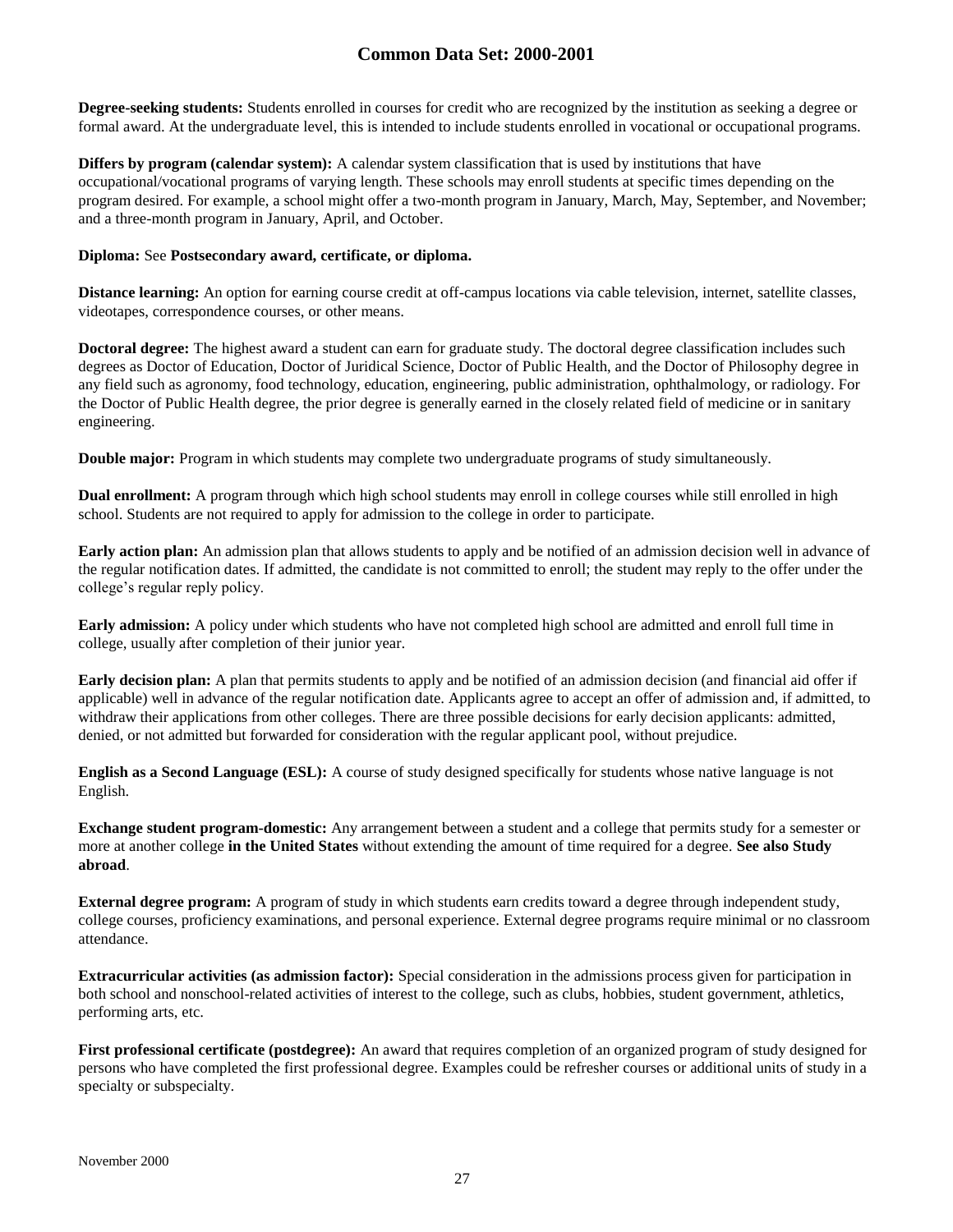**First professional degree:** An award in one of the following fields: Chiropractic (DC, DCM), dentistry (DDS, DMD), medicine (MD), optometry (OD), osteopathic medicine (DO), rabbinical and Talmudic studies (MHL, Rav), Pharmacy (BPharm, PharmD), podiatry (PodD, DP, DPM), veterinary medicine (DVM), law (LLB, JD), divinity/ministry (BD, MDiv).

**First-time student:** A student attending any institution for the first time at the level enrolled. Includes students enrolled in the fall term who attended a postsecondary institution for the first time at the same level in the prior summer term. Also includes students who entered with advanced standing (college credit earned before graduation from high school).

**First-time, first-year (freshman) student:** A student attending any institution for the first time at the undergraduate level. Includes students enrolled in the fall term who attended college for the first time in the prior summer term. Also includes students who entered with advanced standing (college credits earned before graduation from high school).

**First-year student:** A student who has completed less than the equivalent of 1 full year of undergraduate work; that is, less than 30 semester hours (in a 120-hour degree program) or less than 900 contact hours.

**Freshman:** A first-year undergraduate student.

**\*Freshman/new student orientation:** Orientation addressing the academic, social, emotional, and intellectual issues involved in beginning college. May be a few hours or a few days in length; at some colleges, there is a fee.

**Full-time student (undergraduate):** A student enrolled for 12 or more semester credits, 12 or more quarter credits, or 24 or more contact hours a week each term.

**Geographical residence (as admission factor):** Special consideration in the admission process given to students from a particular region, state, or country of residence.

**Grade-point average (academic high school GPA):** The sum of grade points a student has earned in secondary school divided by the number of courses taken. The most common system of assigning numbers to grades counts four points for an A, three points for a B, two points for a C, one point for a D, and no points for an E or F. Unweighted GPA's assign the same weight to each course. Weighting gives students additional points for their grades in advanced or honors courses.

**Graduate student:** A student who holds a bachelor's or first professional degree, or equivalent, and is taking courses at the post-baccalaureate level.

**\*Health services:** Free or low cost on-campus primary and preventive health care available to students.

**High school diploma or recognized equivalent:** A document certifying the successful completion of a prescribed secondary school program of studies, or the attainment of satisfactory scores on the Tests of General Educational Development (GED), or another state-specified examination.

**Hispanic:** A person of Mexican, Puerto Rican, Cuban, Central or South American, or other Spanish culture or origin, regardless of race.

**Honors program:** Any special program for very able students offering the opportunity for educational enrichment, independent study, acceleration, or some combination of these.

**Independent study:** Academic work chosen or designed by the student with the approval of the department concerned, under an instructor's supervision, and usually undertaken outside of the regular classroom structure.

**In-state tuition:** The tuition charged by institutions to those students who meet the state's or institution's residency requirements.

#### **International student:** See **Nonresident alien.**

**Internship:** Any short-term, supervised work experience usually related to a student's major field, for which the student earns academic credit. The work can be full- or part-time, on- or off-campus, paid or unpaid.

**\*Learning center:** Center offering assistance through tutors, workshops, computer programs, or audiovisual equipment in reading, writing, math, and skills such as taking notes, managing time, taking tests.

November 2000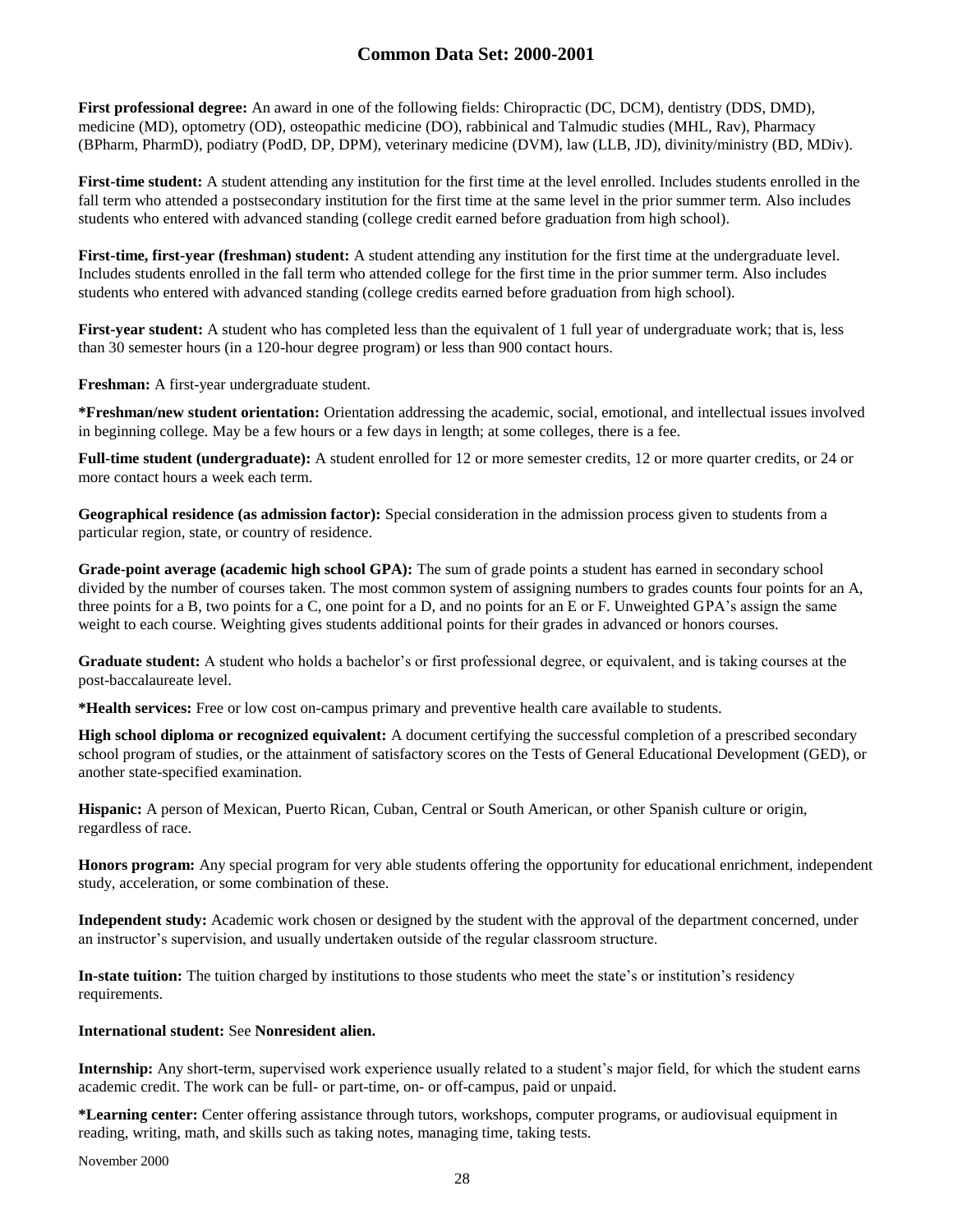**\*Legal services:** Free or low cost legal advice for a range of issues (personal and other).

**Liberal arts/career combination:** Program in which a student earns undergraduate degrees in two separate fields, one in a liberal arts major and the other in a professional or specialized major, whether on campus or through cross-registration.

**Master's degree:** An award that requires the successful completion of a program of study of at least the full-time equivalent of one but not more than two academic years of work beyond the bachelor's degree.

**Minority affiliation (as admission factor):** Special consideration in the admission process for members of designated racial/ethnic minority groups.

**\*Minority student center:** Center with programs, activities, and/or services intended to enhance the college experience of students of color.

**Nonresident alien:** A person who is not a citizen or national of the United States and who is in this country on a visa or temporary basis and does not have the right to remain indefinitely.

**\*On-campus day care:** Licensed day care for students' children (usually age 3 and up); usually for a fee.

**Open admission:** Admission policy under which virtually all secondary school graduates or students with GED equivalency diplomas are admitted without regard to academic record, test scores, or other qualifications.

**Other expenses (costs):** Include average costs for clothing, laundry, entertainment, medical (if not a required fee), and furnishings.

**Out-of-state tuition:** The tuition charged by institutions to those students who do not meet the institution's or state's residency requirements.

**Part-time student (undergraduate):** A student enrolled for fewer than 12 credits per semester or quarter, or fewer than 24 contact hours a week each term.

**\*Personal counseling**: One-on-one or group counseling with trained professionals for students who want to explore personal, educational, or vocational issues.

**Post-baccalaureate certificate:** An award that requires completion of an organized program of study requiring 18 credit hours beyond the bachelor's; designed for persons who have completed a baccalaureate degree but do not meet the requirements of academic degrees carrying the title of master.

**Post-master's certificate:** An award that requires completion of an organized program of study of 24 credit hours beyond the master's degree but does not meet the requirements of academic degrees at the doctoral level.

Postsecondary award, certificate, or diploma (at least one but less than two academic years): Requires completion of an organized program of study at the postsecondary level (below the baccalaureate degree) in at least one but less than two fulltime equivalent academic years, or designed for completion in at least 30 but fewer than 60 credit hours, or in at least 900 but fewer than 1,800 contact hours.

**Private institution:** An educational institution controlled by a private individual(s) or by a nongovernmental agency, usually supported primarily by other than public funds, and operated by other than publicly elected or appointed officials.

**Private for-profit institution:** A private institution in which the individual(s) or agency in control receives compensation, other than wages, rent, or other expenses for the assumption of risk.

**Private nonprofit institution:** A private institution in which the individual(s) or agency in control receives no compensation, other than wages, rent, or other expenses for the assumption of risk. These include both independent nonprofit schools and those affiliated with a religious organization.

### **Proprietary institution:** See **Private for-profit institution.**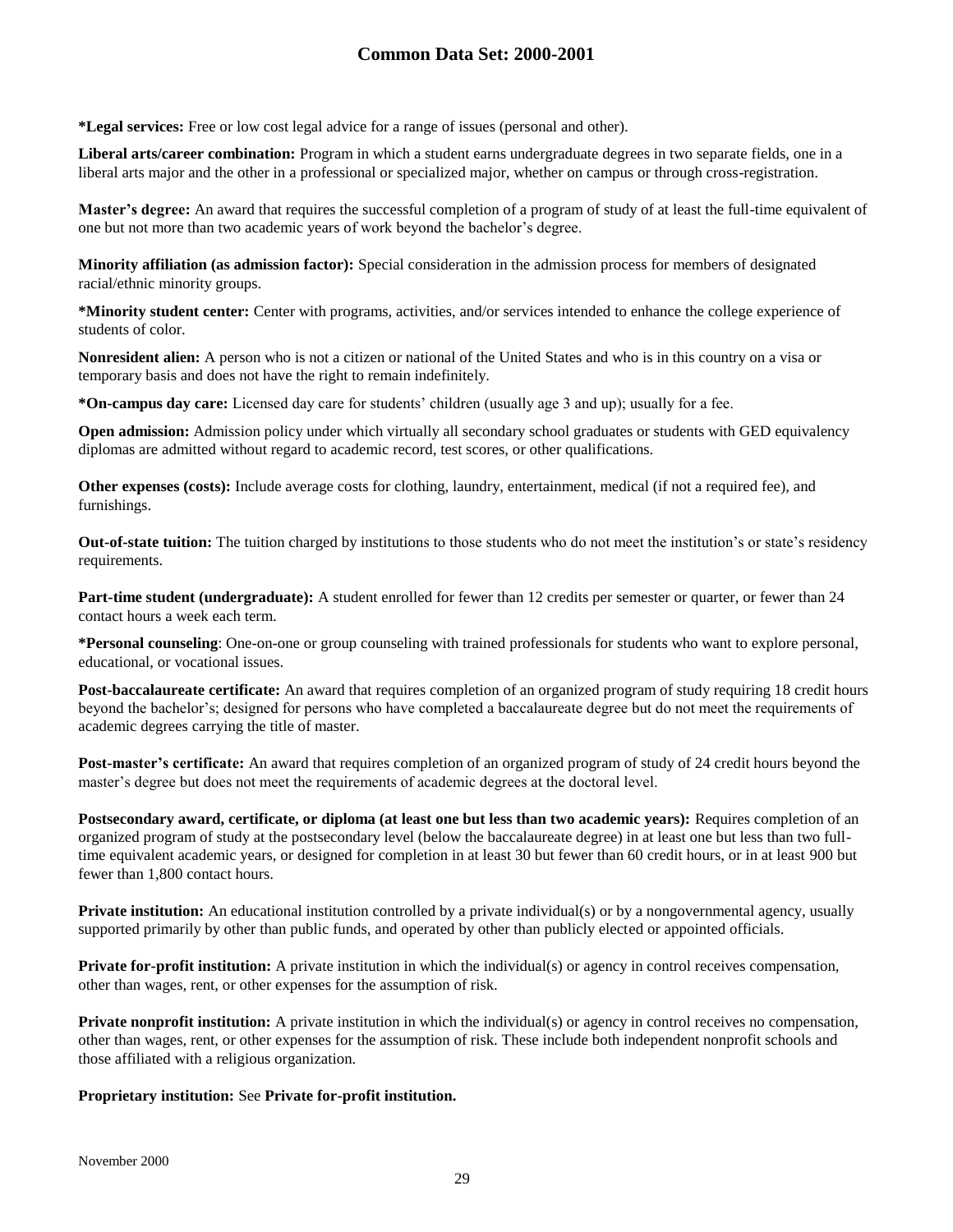**Public institution:** An educational institution whose programs and activities are operated by publicly elected or appointed school officials, and which is supported primarily by public funds.

**Quarter calendar system:** A calendar system in which the academic year consists of three sessions called quarters of about 12 weeks each. The range may be from 10 to 15 weeks. There may be an additional quarter in the summer.

**Race/ethnicity:** Category used to describe groups to which individuals belong, identify with, or belong in the eyes of the community. The categories do not denote scientific definitions of anthropological origins. A person may be counted in only one group.

**Race/ethnicity unknown:** Category used to classify students or employees whose race/ethnicity is not known and whom institutions are unable to place in one of the specified racial/ethnic categories.

**Religious affiliation/commitment (as admission factor):** Special consideration given in the admission process for affiliation with a certain church or faith/religion, commitment to a religious vocation, or observance of certain religious tenets/lifestyle.

**\*Religious counseling:** One-on-one or group counseling with trained professionals for students who want to explore religious problems or issues.

**\*Remedial services:** Instructional courses designed for students deficient in the general competencies necessary for a regular postsecondary curriculum and educational setting.

**Required fees:** Fixed sum charged to students for items not covered by tuition and required of such a large proportion of all students that the student who does NOT pay is the exception. Do not include application fees or optional fees such as lab fees or parking fees.

**Resident alien or other eligible non-citizen:** A person who is not a citizen or national of the United States and who has been admitted as a legal immigrant for the purpose of obtaining permanent resident alien status (and who holds either an alien registration card [Form I-551 or I-151], a Temporary Resident Card [Form I-688], or an Arrival-Departure Record [Form I-94] with a notation that conveys legal immigrant status, such as Section 207 Refugee, Section 208 Asylee, Conditional Entrant Parolee or Cuban-Haitian).

**Room and board (charges)—on campus:** Assume double occupancy in institutional housing and 19 meals per week (or maximum meal plan).

**Secondary school record (as admission factor):** Information maintained by the secondary school that may include such things as the student's high school transcript, class rank, GPA, and teacher and counselor recommendations.

**Semester calendar system:** A calendar system that consists of two semesters during the academic year with about 16 weeks for each semester of instruction. There may be an additional summer session.

**Student-designed major:** A program of study based on individual interests, designed with the assistance of an adviser.

**Study abroad:** Any arrangement by which a student completes part of the college program studying in another country. Can be at a campus abroad or through a cooperative agreement with some other U.S. college or an institution of another country.

**\*Summer session:** A summer session is shorter than a regular semester and not considered part of the academic year. It is not the third term of an institution operating on a trimester system or the fourth term of an institution operating on a quarter calendar system. The institution may have 2 or more sessions occurring in the summer months. Some schools, such as vocational and beauty schools, have year-round classes with no separate summer session.

**Talent/ability (as admission factor):** Special consideration given to students with demonstrated talent/abilities in areas of interest to the institution (e.g., sports, the arts, languages, etc.).

**Teacher certification program:** Program designed to prepare students to meet the requirements for certification as teachers in elementary, middle/junior high, and secondary schools.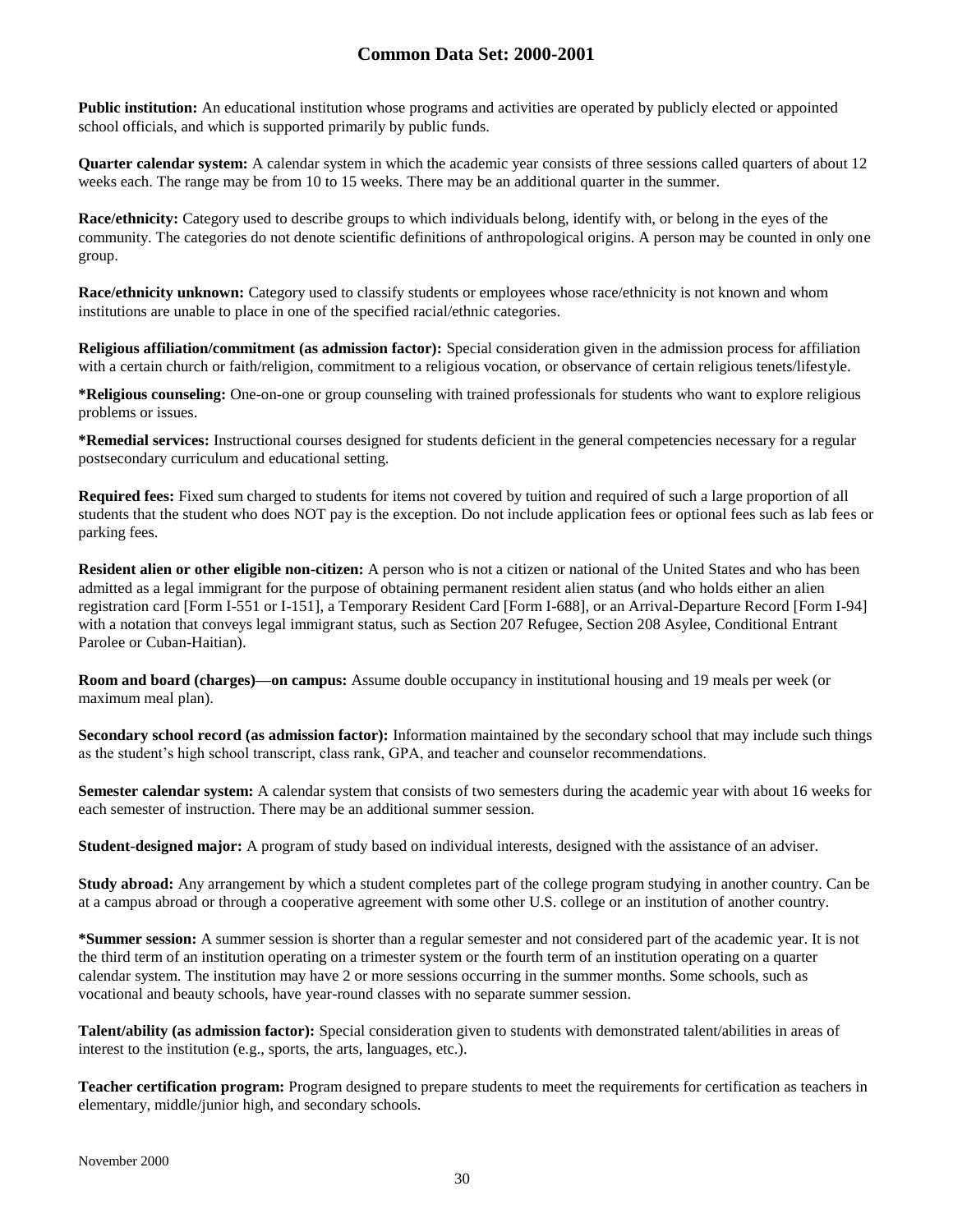**Transfer applicant:** An individual who has fulfilled the institution's requirements to be considered for admission (including payment or waiving of the application fee, if any) and who has previously attended another college or university and earned college-level credit.

**Transfer student:** A student entering the institution for the first time but known to have previously attended a postsecondary institution at the same level (e.g., undergraduate). The student may transfer with or without credit.

**Transportation (costs):** Assume two round trips to student's hometown per year for students in institutional housing or daily travel to and from your institution for commuter students.

**Trimester calendar system:** An academic year consisting of 3 terms of about 15 weeks each.

**Tuition:** Amount of money charged to students for instructional services. Tuition may be charged per term, per course, or per credit.

**\*Tutoring:** May range from one-on-one tutoring in specific subjects to tutoring in an area such as math, reading, or writing. Most tutors are college students; at some colleges, they are specially trained and certified.

Unit: a standard of measurement representing hours of academic instruction (e.g., semester credit, quarter credit, contact hour).

**Undergraduate:** A student enrolled in a four- or five-year bachelor's degree program, an associate degree program, or a vocational or technical program below the baccalaureate.

**\*Veteran's counseling:** Helps veterans and their dependents obtain benefits for their selected program and provides certifications to the Veteran's Administration. May also provide personal counseling on the transition from the military to a civilian life.

**\*Visually impaired:** Any person whose sight loss is not correctable and is sufficiently severe as to adversely affect educational performance.

**Volunteer work (as admission factor):** Special consideration given to students for activity done on a volunteer basis (e.g., tutoring, hospital care, working with the elderly or disabled) as a service to the community or the public in general.

Wait list: List of students who meet the admission requirements but will only be offered a place in the class if space becomes available.

**Weekend college:** A program that allows students to take a complete course of study and attend classes only on weekends.

**White, non-Hispanic:** A person having origins in any of the original peoples of Europe, North Africa, or the Middle East (except those of Hispanic origin).

**\*Women's center:** Center with programs, academic activities, and/or services intended to promote an understanding of the evolving roles of women.

**Work experience (as admission factor):** Special consideration given to students who have been employed prior to application, whether for relevance to major, demonstration of employment-related skills, or as explanation of student's academic and extracurricular record.